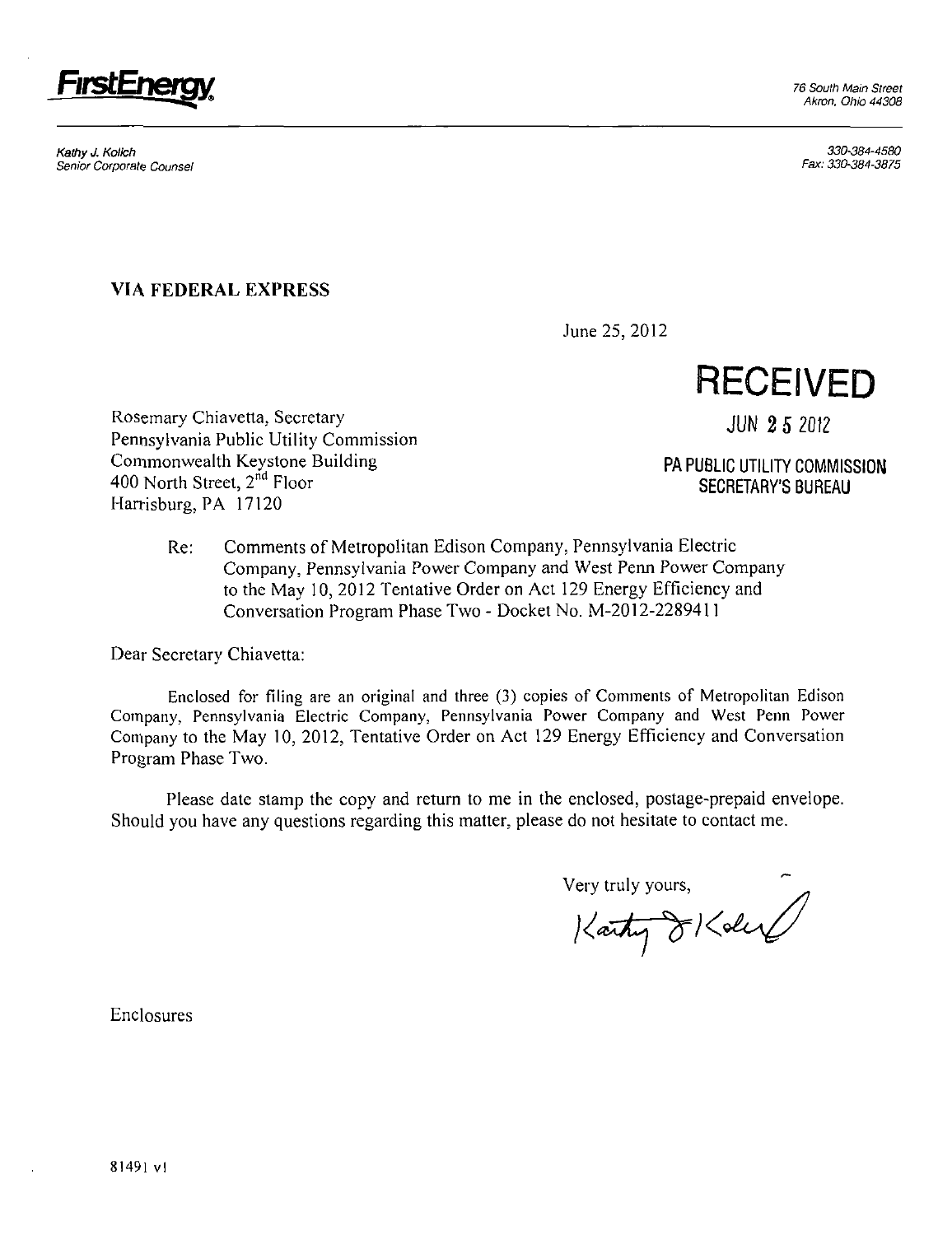# **BEFORE THE PECEIVED**

## PENNSYLVANIA PUBLIC UTILITY COMMISSION JUN 2 5 2012

## PA PUBLIC UTILITY COMMISSION SECRETARY'S BUREAU

| Act 129 Energy Efficiency and Conservation<br>Program Phase Two | Docket No: M-2012-2289411 |
|-----------------------------------------------------------------|---------------------------|
|                                                                 |                           |

 $\ddot{\cdot}$ 

## **COMMENTS OF METROPOLITAN EDISON COMPANY, PENNSYLVANIA ELECTRIC COMPANY, PENNSYLVANIA POWER COMPANY AND WEST PENN POWER COMPANY TO THE MAY 10, 2012 TENTATIVE ORDER ON ACT 129 ENERGY EFFICIENCY AND CONSERVATION PROGRAM PHASE TWO**

## **I. INTRODUCTION**

On October 15, 2008, House Bill 2200, Act 129 of 2008, P.L. 1592, 66 Pa. C.S. §§ 2806.1 and 2806.2 ("Act 129") was signed into law and requires the Commonwealth's largest electric distribution companies ("EDCs") to develop Energy Efficiency & Conservation ("EE&C") programs for a period of time after May 31,2012 ("Phase II"). Act 129 requires the Pennsylvania Public Utility Commission ("Commission") to evaluate the costs and benefits of the EE&C programs by November 30, 2012 and directs the Commission to set new incremental consumption and peak demand reduction targets for Phase II, if the benefits of the programs and plans exceed the costs. In accordance with Act 129's directives, the Commission implemented several activities to determine whether additional Phase II incremental consumption and peak demand reduction targets should be adopted and, if so, at what levels.

On March I, 2012, the Commission issued a Secretarial Letter seeking comments on a number of topics regarding the future phase of EE&C Programs through continuation of Act 129. The Commission also held a stakeholder workshop on March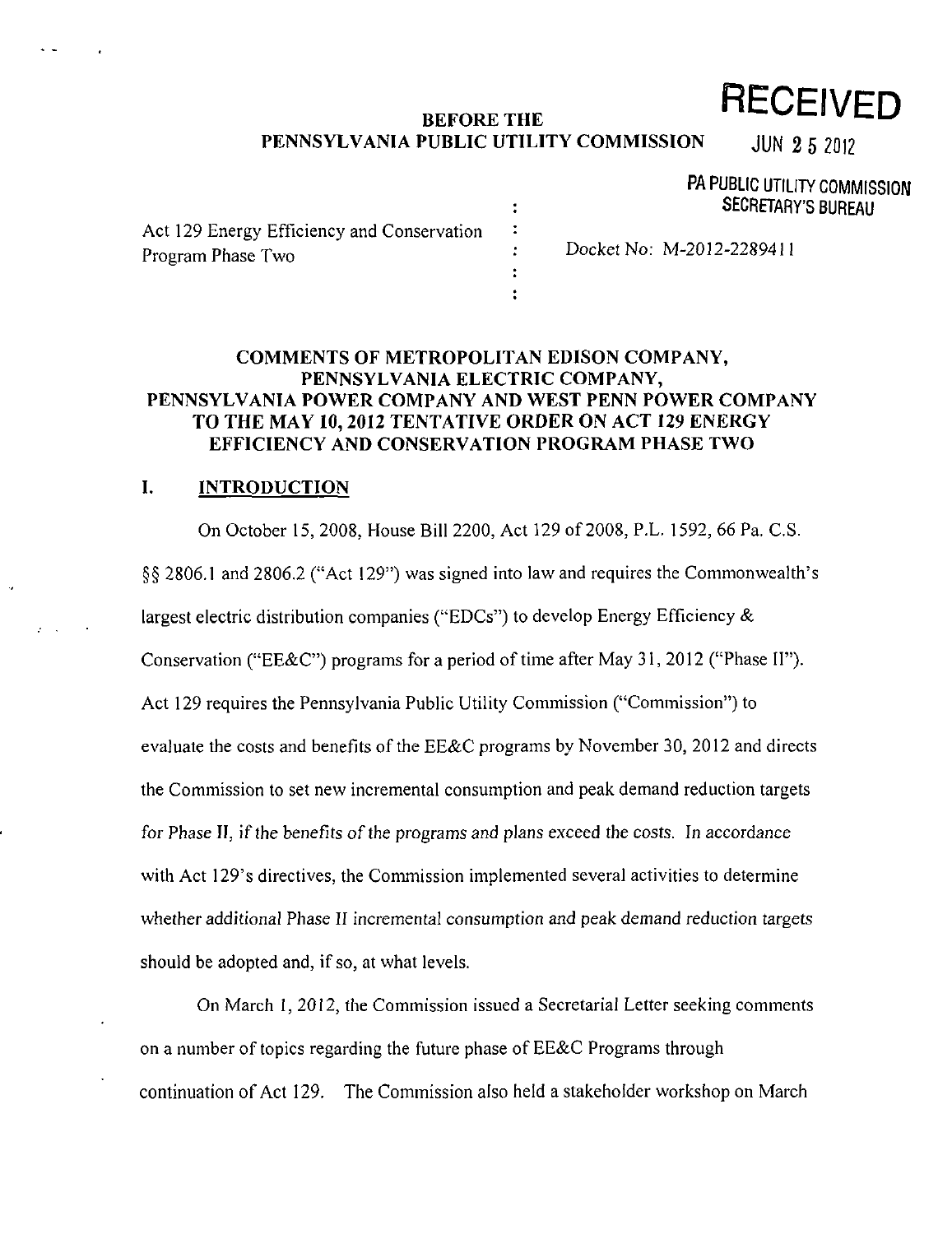16, 2012 to provide interested parties an opportunity to identify additional issues and concerns regarding the blueprint for future EE&C Programs and to address any questions regarding the topics and issues presented in the Secretarial Letter. As indicated in the March 1, 2012 Secretarial Letter, the Commission hired GDS Associates, the Statewide Evaluator ("SWE"), to conduct a market potential study ("Potential Study") which was completed and released on May 8, 2012.

Based on the SWE's Potential Study, the Commission concluded that the benefits of a Phase II Act 129 program will exceed the costs and, therefore, proposed to adopt additional required incremental reductions in consumption for another program term. The Commission has not completed evaluation of the cost and benefits of programs that reduce peak demand.

On May 10, 2012, the Commission issued a Tentative Implementation Order outlining its proposed standards for Phase II EE&C Programs beginning June 1, 2013 and requested that Stakeholders comment on those standards.

Metropolitan Edison Company ("Met-Ed"), Pennsylvania Electric Company ("Penelec"), Pennsylvania Power Company ("Perm Power") and West Penn Power Company ("West Penn") (collectively, the "Companies") appreciate the opportunity to address the specific issues and topics raised in the Tentative Order. As a preliminary matter, however, the Companies agree with Chairman Robert F. Powelson's March 1, 2012 Statement in which he noted that "[i]t is essential, ... that any future Act 129 programs are effective uses of consumers' money" and the Commission "must have all of the facts at [its] disposal to ensure the costs and benefits of these programs truly weigh in on the side of the consumers." Section 2806.1(C)(3) provides the Commission with

 $\overline{2}$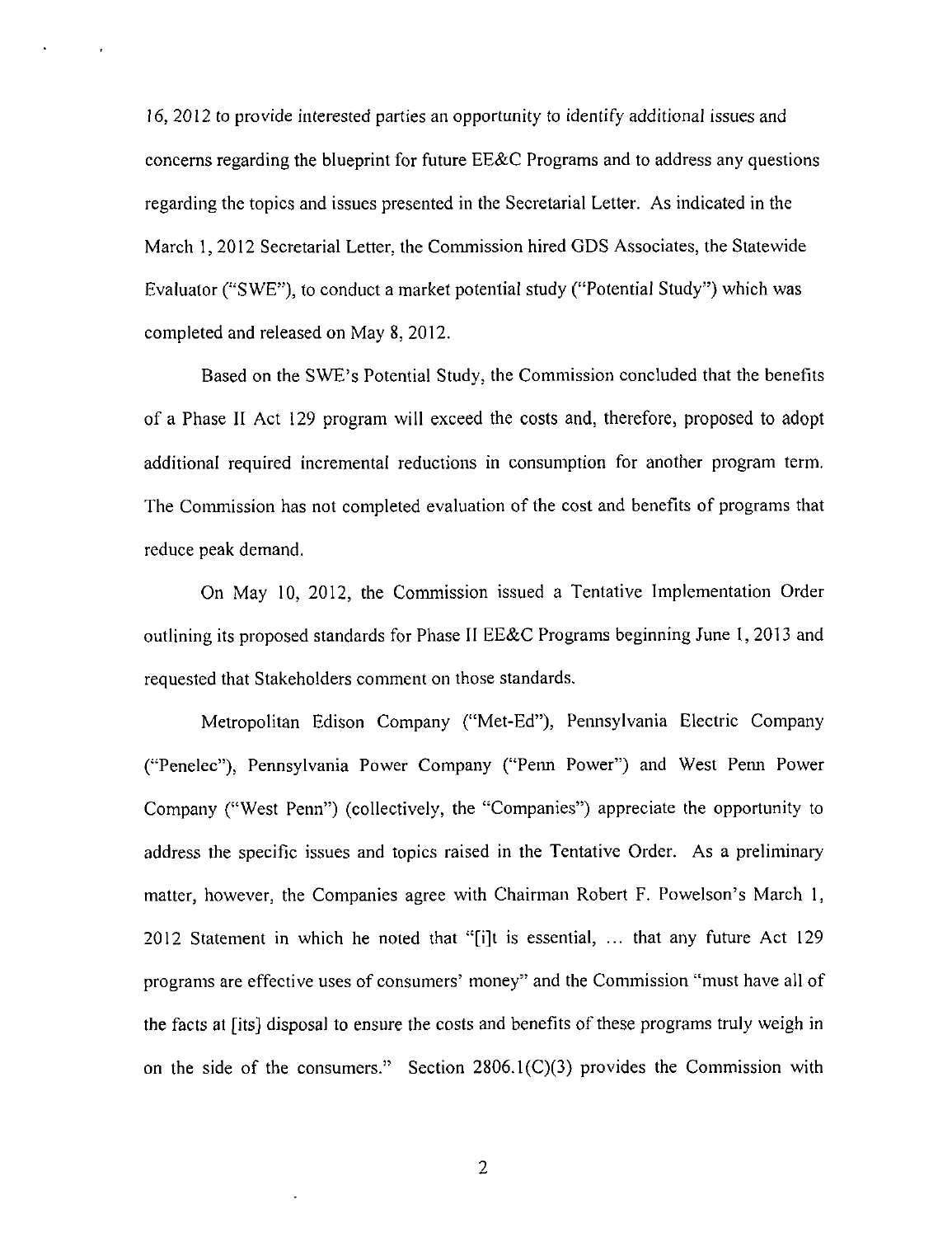significant latitude in how it performs its cost-benefit analysis, requiring only that the Commission utilize an analysis "consistent with a total resource cost ['TRC'] test or a cost benefit analysis determined by the Commission." In light of this latitude, the Companies encourage the Commission to look beyond the mechanics of the TRC test, which analyzes the benefits over the life of a measure. Most customers, both individually and as a business, budget for the near term and not for an extended period or over the life of a measure. In these difficult economic times, the Commission should also weigh the burdens on these customers, who have to pay the EE&C surcharge, but may not get any benefit simply because their budgets or financial payback criteria may not allow them to make the necessary investments. Such customers may be unable to afford energy efficiency measures themselves even with program subsidies due to economic conditions, yet would be faced with the double burden of paying for those programs while providing subsidies for others.

Similarly, some businesses who have already implemented EE&C projects could find themselves subsidizing competitors who have not already done so, while other businesses may find themselves in competition with non-Pennsylvania companies with no similar EE&C costs. In sum, while the Companies are committed to continuing to work with their customers to reduce their energy consumption in the most cost-effective manner, the Companies believe that the Commission should weigh other factors beyond those included in the TRC test such as the short-term economic impacts and nonparticipant subsidies to participants. The Companies also urge the Commission to make public their analysis of the same.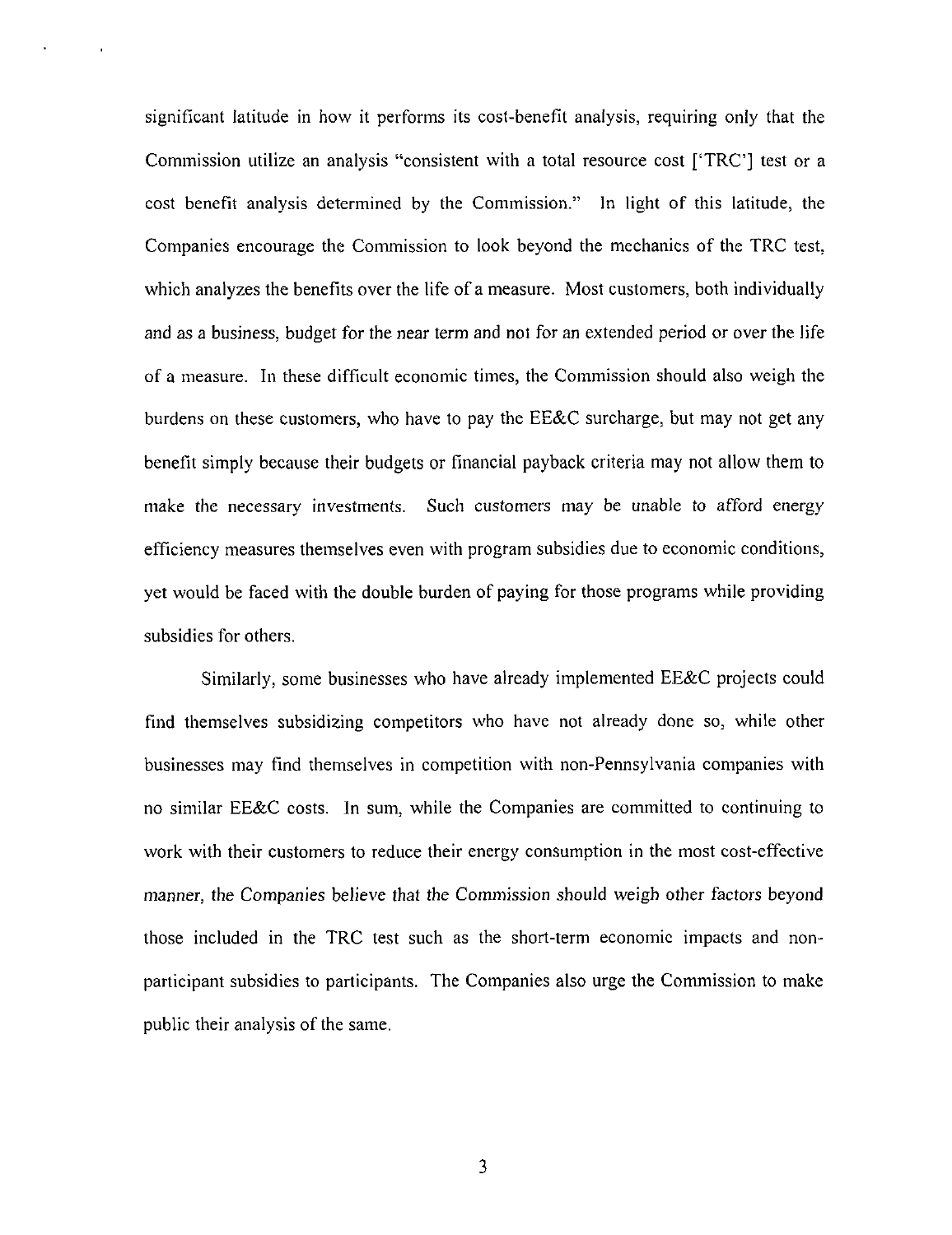Although the Companies are not convinced that all relevant factors have been considered in determining whether the continuation of EE&C programs through Phase II is justified, the Companies recognize that the Commission has given significant consideration to the structure of Phase II. Therefore, the Companies offer the following comments on that structure, which the Companies believe should be considered before the issuance of a Final Order.

## **II. EVALUATION OF THE EE&C PROGRAMS AND ADDITIONAL TARGETS**

#### **A. Reduction Targets and Aligning Targets and Funding**

The Commission proposes to adopt a three-year consumption reduction requirement for Phase II that is based on: (i) the 2009/2010 energy forecasts; (ii) the full 2% of 2006 annual revenue being spent for the energy efficiency program in each year of Phase II; and (iii) information contained in the SWE's Potential Study.' As articulated in the Tentative Order, "These consumption reduction requirements vary by EDC based on the specific mix of program potential, acquisition costs and available funding." For the Companies, the targets and program acquisition cost (\$/MWh) proposed for comment are:

| Met-Ed     | 2.3% | 337,753 MWh | \$220.87/MWh |
|------------|------|-------------|--------------|
| Penelec    | 2.2% | 318,813 MWh | \$216.19/MWh |
| Penn Power | 2.0% | 95,502 MWh  | \$209,20/MWh |
| West Penn  | 1 6% | 337,533 MWh | \$209.20/MWh |

The Companies commend the Commission for recognizing the potential inequities arising under the current structure and support the Commission's efforts to

<sup>&</sup>lt;sup>1</sup> Although not cited in the Tentative Order, the Commission appears to be basing its conclusion on Table 1-3 of the Potential Study, which is more fully discussed in Section Eight of that Study.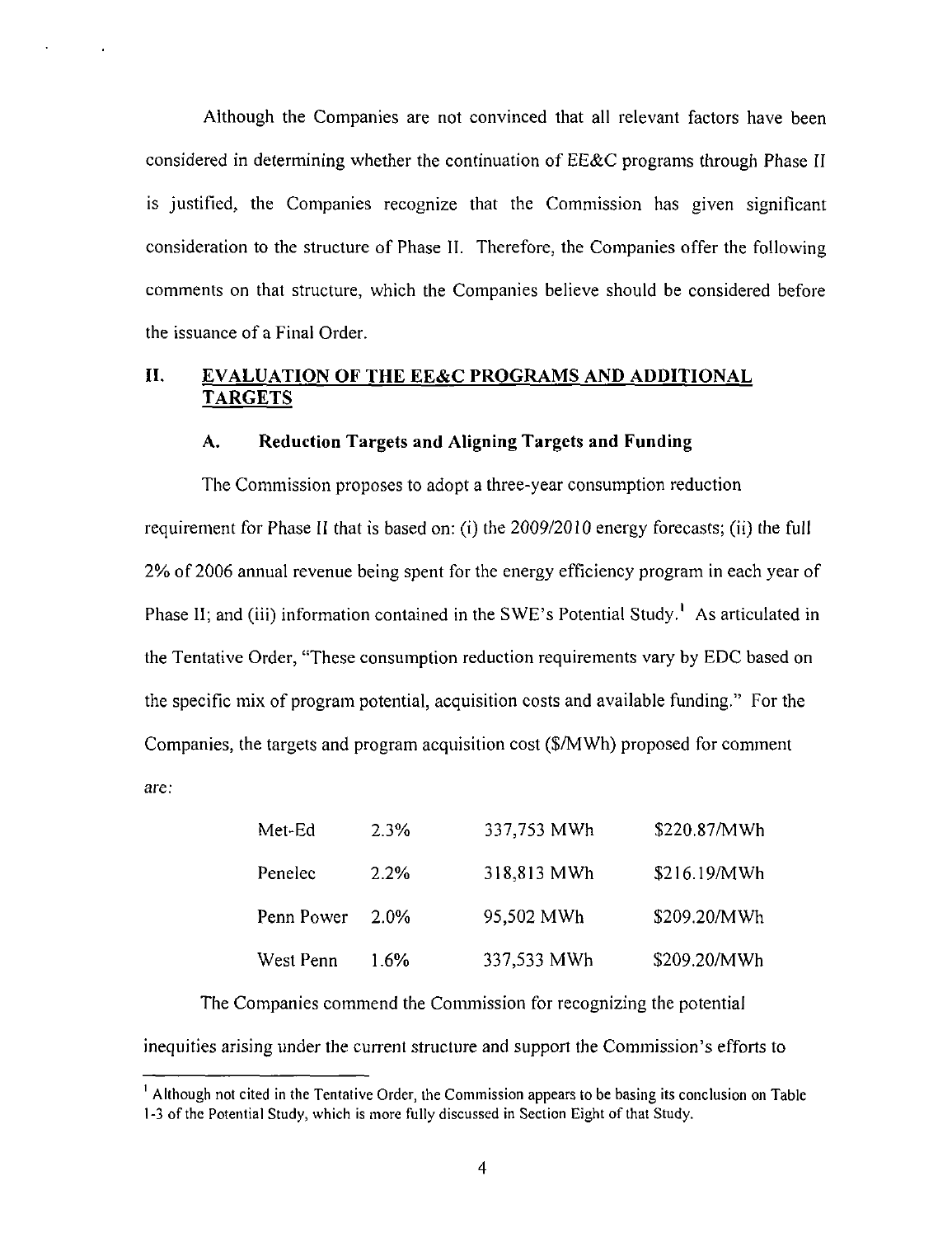remedy the situation by attempting to align an EDC's target with its funding limitations. However, the Companies suggest that the Commission should consider more than just the results in the Potential Study, namely, the qualifications and caveats contained therein, as well as the realities of the environment in which the Companies operate.

For example, the Commission should consider the inverse relationship between acquisition costs and the EDC-specific customer rates. EDC-specific acquisition costs should be higher for an EDC with lower rates and/or a more rural service territory than for one with higher rates and/or a higher population density. Customers with lower rates have less economic motivation to invest in energy efficiency technologies, or to adopt conservation behaviors. To overcome that barrier, EDCs with lower rates may need to provide higher incentives, involving higher acquisition costs than those EDCs with higher rates. This conclusion is not reflected in the acquisition costs presented in the Potential Study.

Moreover, based on the Companies' review of the Potential Study, it does not appear that the process used by the SWE that served as the basis for the Commission's adoption of new reduction goals is precise enough to form the basis for mandatory goals which may have mandatory penalties. Acquisition costs should more fully reflect the caveats that the SWE presented in the Potential Study. For example, Section 8 of the Potential Study discusses uncertainties that the Commission must consider in setting a target, including those affecting costs, customer participation and the impact on costs associated with specific carve-outs. Qualifiers from Section 8 of the Potential Study include:

> • Due to the uncertainty in forecasting, marketplace technologies and costs, and expected program adoption, program potential may be best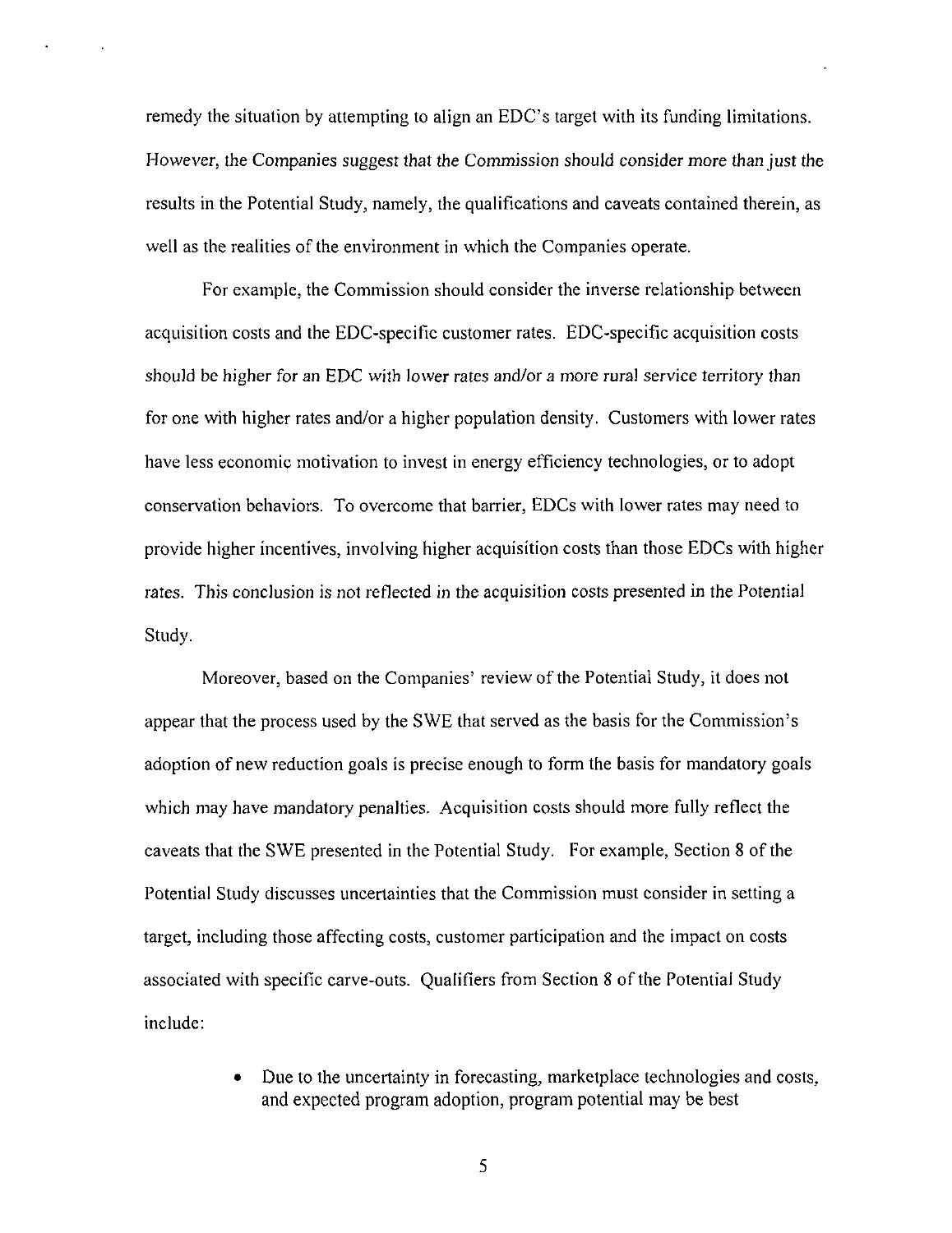considered as a range of probable outcomes. Based largely on analysis within this study, SWE's experience and research of other utilities the most likely statewide program potential annual savings for years 2013- 2018 ranges between 0.7% to 0.9% of 2009/2010 forecasted sales. Consequently, the expected probable acquisition cost may range from \$170 to \$250 per first year MWh savings. Figure 8-2 illustrates this range from 2013-2018 along with the most probable outcomes summarized in Table 8-8. (Potential Study, p. 103)

- ... this analysis does not consider the impacts of program "carve-outs" or "set-asides" for specific sectors or target markets. Current Phase 1 of Act 129 has two such set-asides for residential low-income and governmental/non-profit sectors. Addition of set-asides could change this analysis, likely with the effect of reducing program potential. For instance, residential low-income programs often utilize 100% incremental measure cost incentives. Higher budgets for set-aside programs would have the consequence of reducing the overall budget for the broader portfolio, leading to reduced program potential savings. (Potential Study, p. 104)
- ... actual energy and demand savings will depend upon the level and degree of Pennsylvania residences and business participation in the EE programs offered by the EDCs. (Potential Study p. 107)

The Potential Study also does not appear to consider other factors, such as those

listed below, that support the use of acquisition costs that are higher than those included

in the Tentative Order:

- The Potential Study generally references 2012 TRM protocols (with some adjustments for anticipated changes in code for major technologies). The TRM is the yardstick used for assessment of savings, and experience has proven that the TRM will change over time, thus adding uncertainty as to the level of savings a program can deliver for a given level of investment. The Commission should include a material "reserve margin" in use of acquisition costs to mitigate the impact of establishing targets using one set of assumptions, and holding the Companies accountable for results using another;
- Codes are changing and will continue to change in the future, potentially making reportable savings more expensive (and difficult to achieve). Therefore, savings currently expected to be reportable, may not be if codes and standards change, perhaps making replacement savings more expensive that currently contemplated or known. The proposed acquisitions costs leave no margin for such a situation;
- The Companies have experienced numerous instances where customers that do not support participation in the programs out of principle even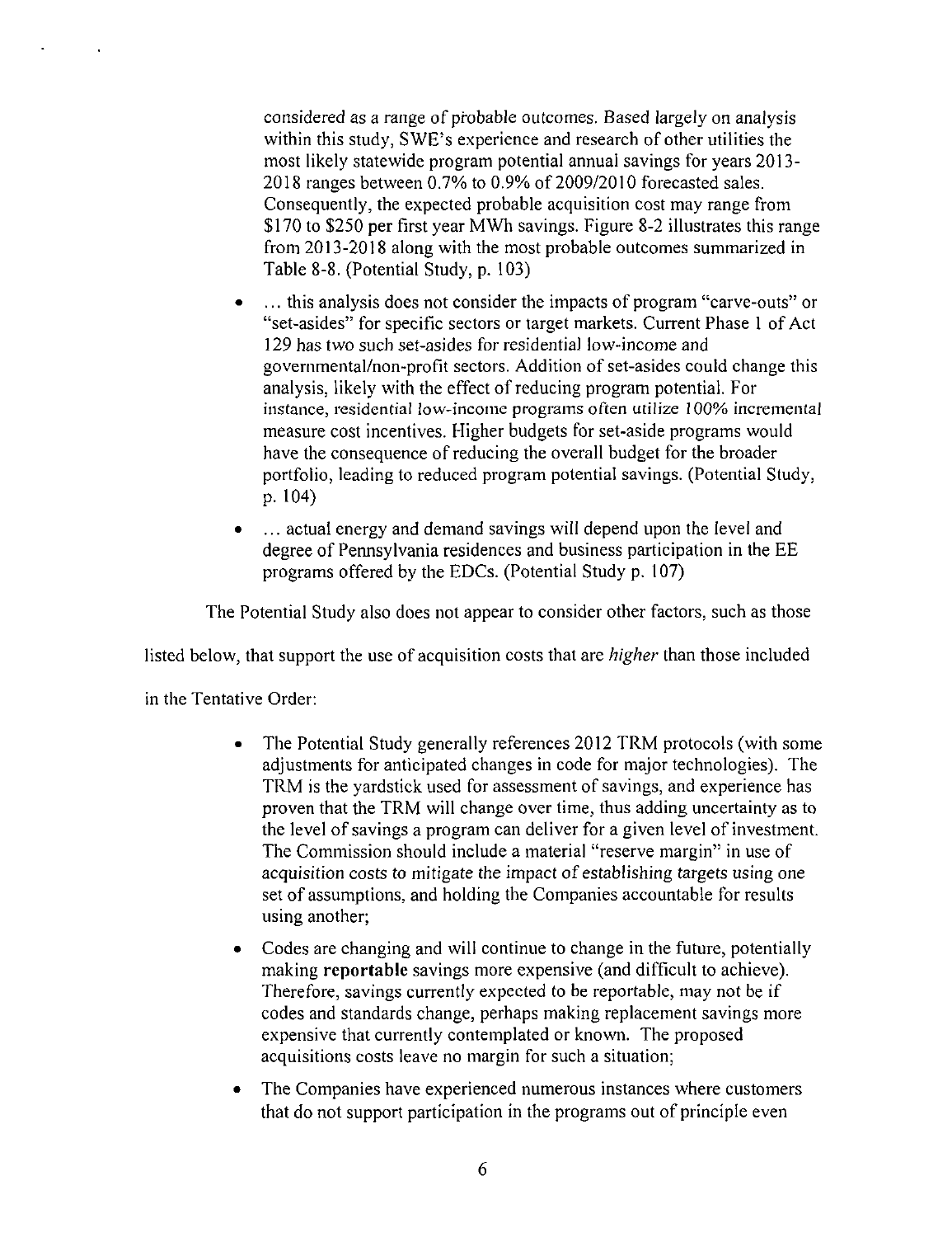though they could be implementing measures supported by the programs. It does not appear that the SWE's Potential Study factors this into its assessment; and

• Table 1-3 of the Potential Study shows West Penn Power and Penn Power to have the lowest acquisition costs in the State. This is in direct conflict with the fact that these EDCs have the lowest rates in the state. Because customers with lower rates have less economic motivation to invest in energy efficiency measures, it stands to reason that higher acquisition costs would be required to overcome market barriers. Accordingly, West Penn Power and Penn Power should have acquisition costs among the highest in the state, not the lowest. Examination of the results in the Potential Study for other scenarios (i.e., Program Potential Scenario 2) reverses the ranking of acquisition costs, such that EDCs with highest rates have the lowest acquisition costs, as one would expect.

While inputs to the SWE's modeling process include an incremental 25% to incentive funding estimates and a similar increment to non-incentive costs, the C Commission should use a more conservative approach to acquisition costs used for setting mandatory targets. Program designs and budgets for Phase I were based on the budgets and targets established for Phase I. As the Commission observed, this resulted in inequities among the EDCs, which for West Penn Power has posed significant challenges to achieving its EE&C goals. As such, basing Phase II acquisition cost on Phase I, albeit with the incremental increase, continues the budget inequity which the SWE used as the basis of the proposed targets. Given the statutory consequences if targets are not met, the targets that are established should use conservatively high acquisition costs.

In light of the foregoing, the Companies believe that the acquisition costs used to support the results presented in Table 1 -3 of the Potential Study are too low and that the Commission should use adjusted values considering the above observations. The Companies would recommend adoption of acquisition costs of \$250/annually saved MWh as noted on page 103 of the Potential Study and perhaps \$300/annually saved MWh depending on treatment of sector carve-outs. While Act 129 provides the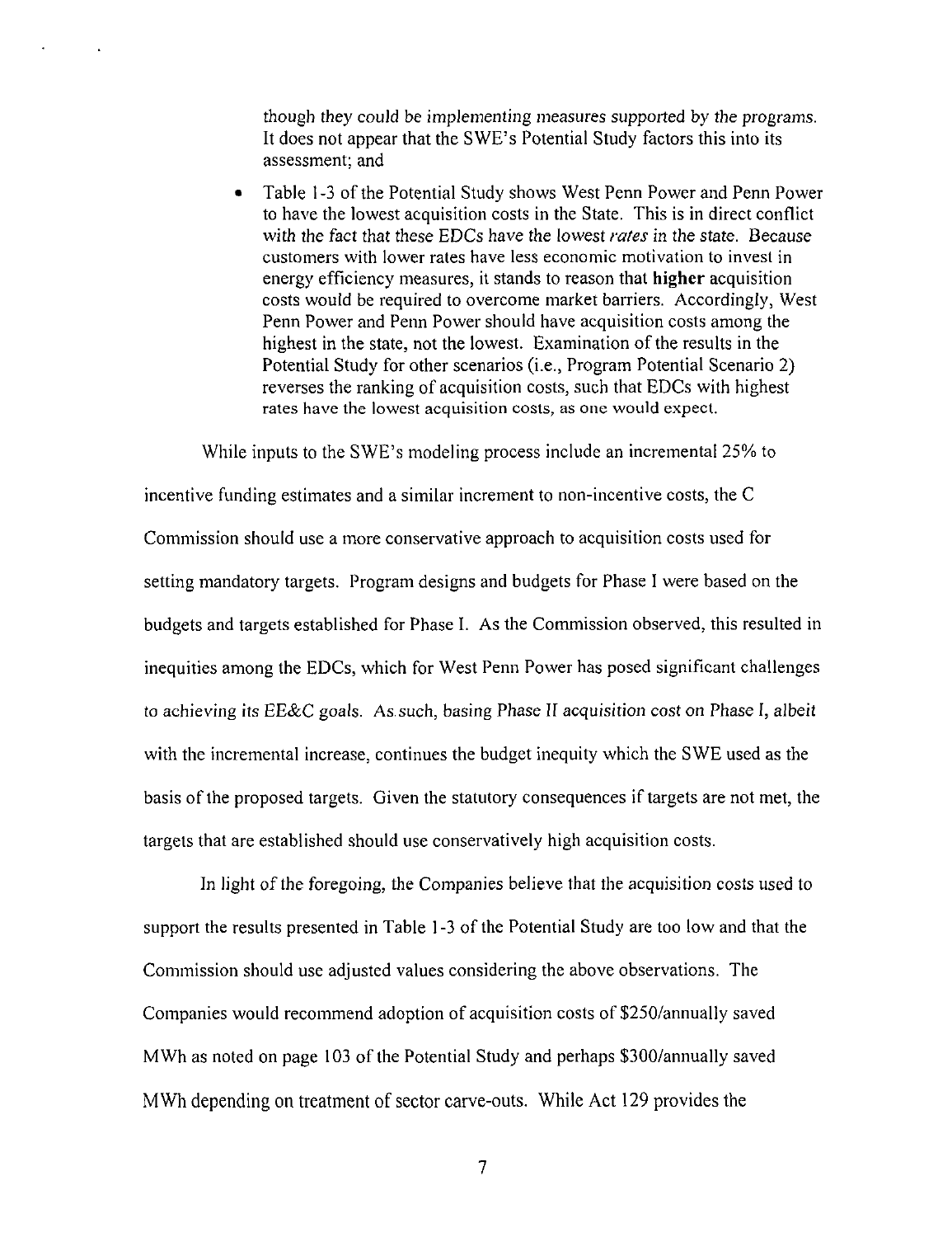**Commission with the authority to implement additional EE&C requirements, any such process must do so without violating due process. Thus, the Final Order should adjust the savings targets to recognize the arguments contained herein or, alternatively, initiate a separate proceeding where EDCs could present evidence on projected acquisition costs from which the Commission could then set final Phase II targets.** 

#### **HI. PEAK DEMAND REDUCTION**

#### A. Exclusion of Peak Demand Reduction Obligations for Phase II

The Commission suggests that it not establish Phase II peak demand reduction targets at this time because the Commission does not have the information required to make such a determination, instead proposing to wait for the SWE's demand response study. (Tentative Order at p. 16.) The Companies agree that the Commission should not establish no peak demand reduction targets in Phase II. Waiting for the SWE report is not practical because the Companies will have already developed their Phase II EE&C Plans, allocating their funds under the 2% spending cap. The Companies further believe that demand reduction targets are unnecessary because of the robust participation in the competitive and evolving PJM capacity market. In FirstEnergy's Pennsylvania footprint alone, participation in PJM's capacity market has grown from 424 MW in 2008/2009 to 1,152 MW in 2011/2012 -- 272% of 2008 levels; and customer sites, from 248 sites to 1,677 sites -- 676% of 2008 levels. These statistics are significant in that the participation in PJM programs has grown to approximately 10% of the Companies' peak load. Any additional peak demand reduction requirements for the EDCs would cause them, as regulated entities, to compete with this evolving market through the EDC's subsidized EE&C programs. If left to competitive markets, it is likely that such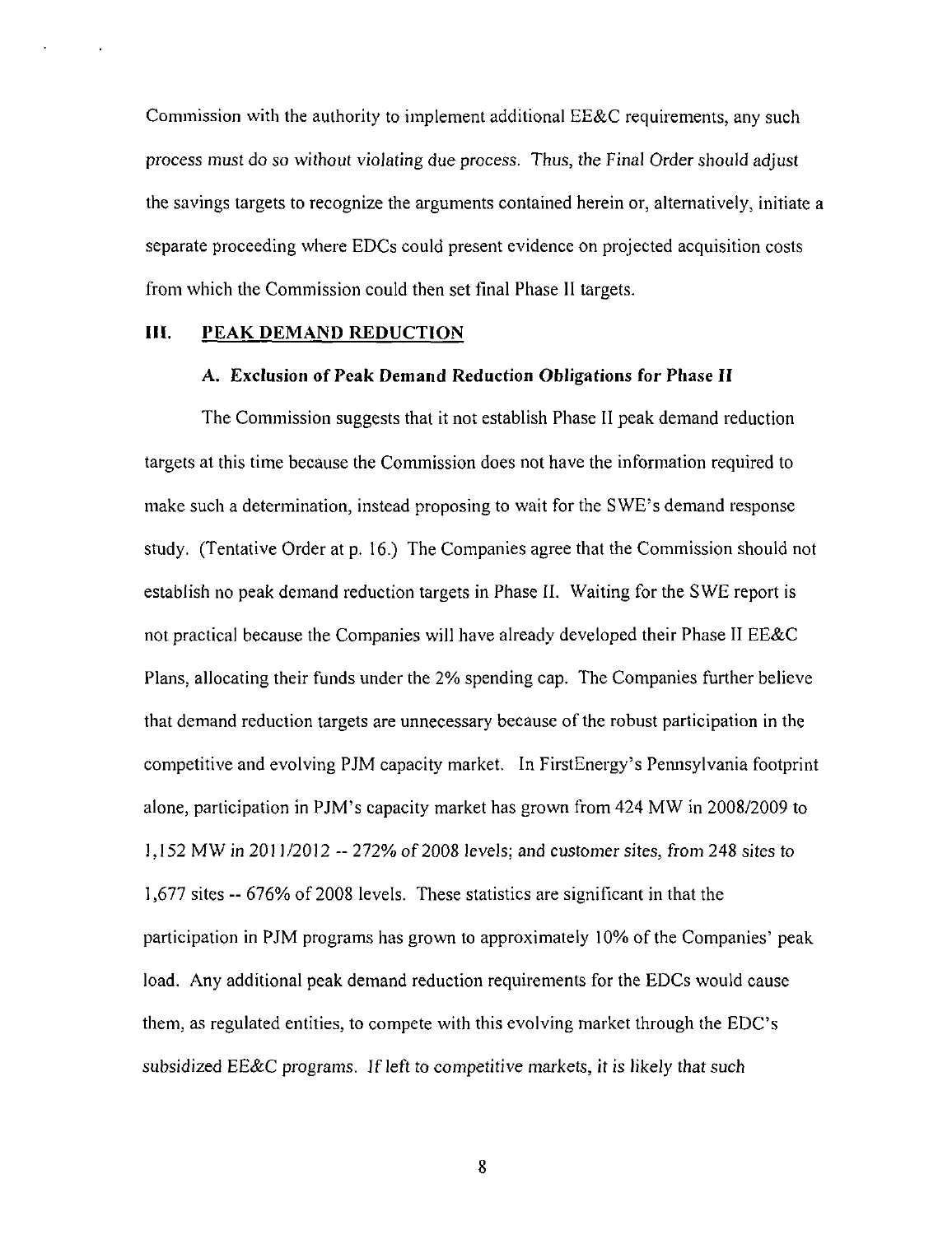participation will continue to grow, thus realizing the objectives of achieving peak demand management without the additional cost to Pennsylvania electric customers through EE&C charges.

If, however, the Commission is contemplating the inclusion a future demand reduction requirement during Phase II, then it must provide sufficient notice of the amount of funds EDCs should withhold from their respective 2% spending caps. Based upon this withholding, the Commission must then adjust its energy efficiency targets consistent with the acquisition formula discussed above.

#### **B. Amending the Top 100 Hours Methodology for Future Phases**

While the Companies do not believe that any peak demand reduction targets are necessary through Act 129, should the Commission decide that a Phase II demand response program is appropriate, the Companies believe the Top 100 hour requirement, along with the need to actually curtail, should be modified, and additional peak demand results should be included for compliance purposes. Each of these changes supports demand response capacity and reduces costs.

Given that there is uncertainty as to when the highest 100 hours of annual peak demand on the system will occur, an EDC must guess  $-$  a guess that is subject to the whims of Mother Nature and the economy, among other things. And because it is a guess, the EDC must include a margin for error. This margin of error requires EDCs to over-comply, thus increasing the costs of the programs to customers. Therefore, if there is a peak demand reduction requirement, it should not be benchmarked against a system peak that can only be known after the fact.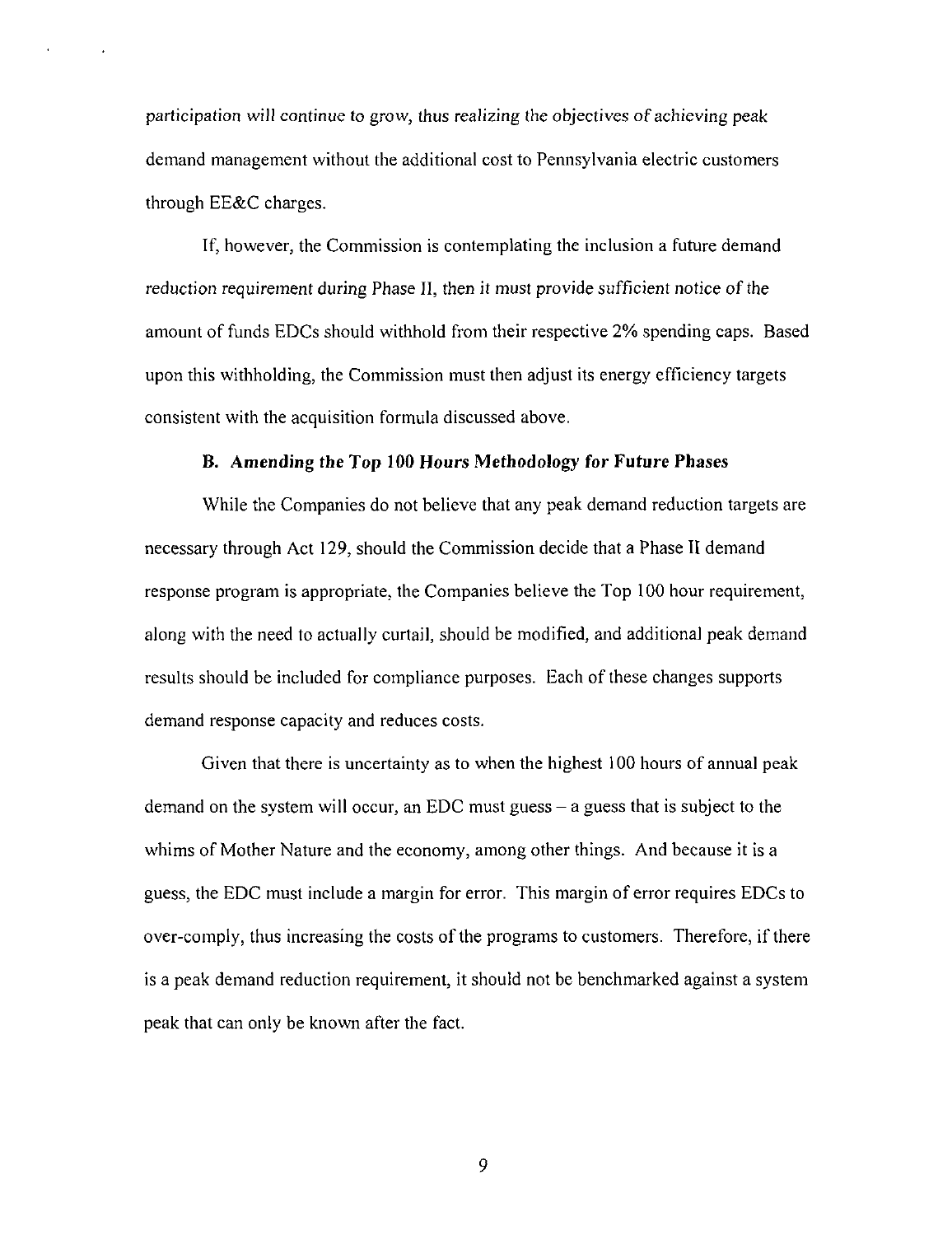Moreover, if EDCs are required to achieve peak demand reductions beyond those already addressed by PJM, the EDC should only have to demonstrate the *ability* to reduce peak load, rather than actually reduce peak load during the top 100 hours. This ensures that the demand reductions are not called on unless they are needed. In other words, under today's top 100 hour methodology, demand reductions are be effectuated solely to meet an interpretation of the requirements of Act 129 to meet compliance targets, and have no foundation in benefits to customers. By avoiding the dispatch of demand resources to meet that interpretation, customers will not be inconvenienced if, in any given year, sufficient capacity exists either due to a downturn in the economy, an unusually cool summer, or more cost effective generation. Finally, since the goal of peak demand mandates is to actually reduce peak demand, the focus should be on achieving the goal and not so much on who is accountable for achieving the goal. Because individual customers and CSPs can make arrangements to independently participate in PJM's demand response program which constrains EDCs' program opportunities, EDCs should be able to include the results from these sources in any peak demand reduction mandate.

 $\mathcal{L}^{\mathcal{A}}$ 

In sum, each of these suggestions contributes to achieving the overall objective of delivering value associated with demand management, but does so at a lower cost than can be achieved under the current structure.

## **IV. CARVE-OUT FOR GOVERNMENT, EDUCATIONAL AND NONPROFIT ENTITIES**

#### **A. Prescription of a Government/Educational/Nonprofit Carve-Out**

For Phase 1, Act 129 required that the EE&C Plans obtain a minimum of 10% of all consumption and peak demand reduction requirements from units of the federal, state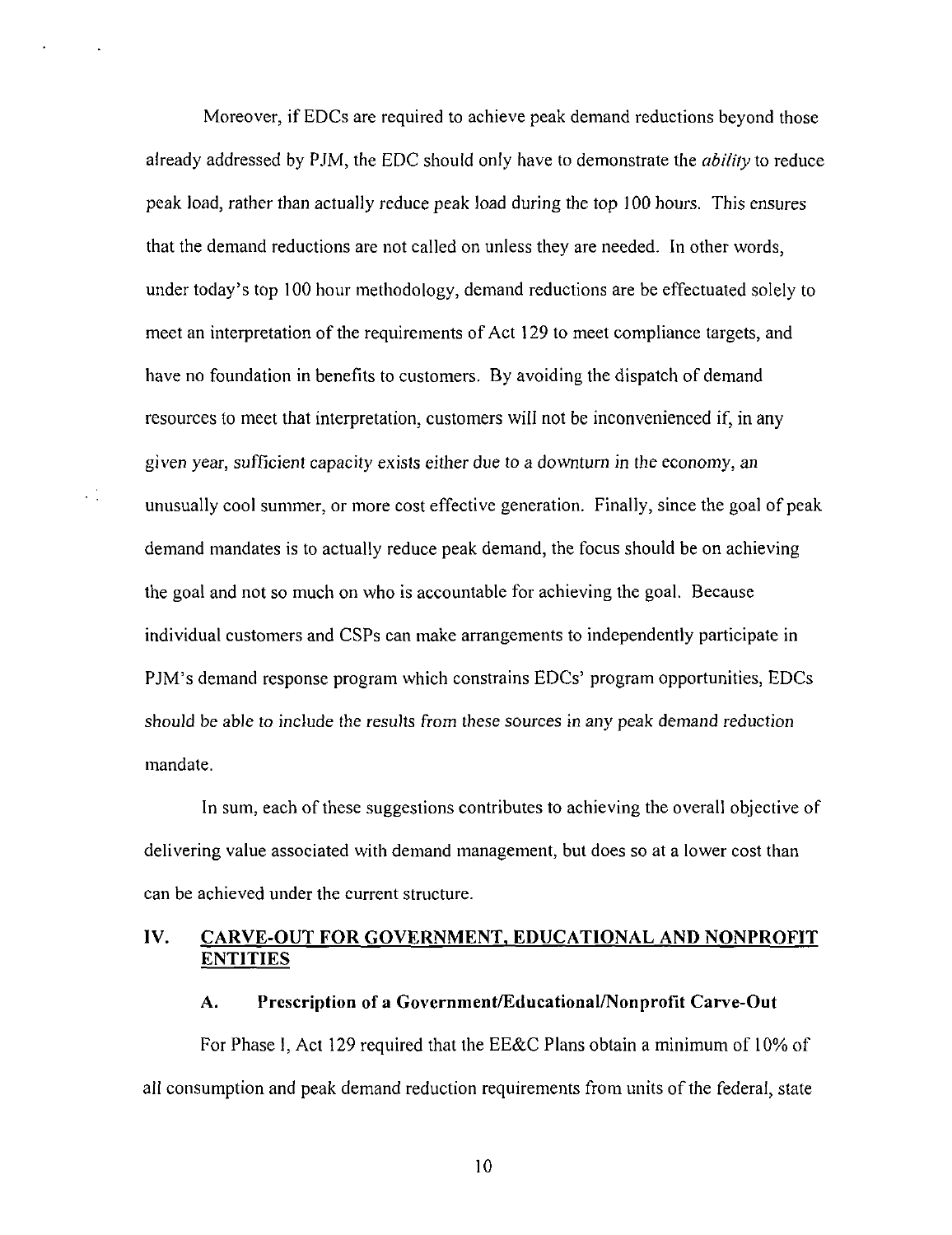and local governments, including municipalities, school districts, institutions of higher education and nonprofit entities. As the Commission recognized, a carve-out for this sector is not required under Phase II of Act 129. Nevertheless, the Commission recommends continuing this carve-out. (Tentative Order at p. 18.) The Commission also found that EDCs should not be subject to penalties for failing to achieve reductions in consumption required under Act 129. (Id. at p. 19.) Rather, the Commission states that a failure by an EDC to meet the government/educational/nonprofit sector requirement subjects that EDC to the penalties contained in 66 Pa. C.S. §3301(a). (Id.)

## 1. Sector Carve-outs are Inappropriate.

As discussed in their comments to the Secretarial Letter, the Companies oppose a Phase II sector "carve-out," believing such a requirement to be redundant with the programs and measures offered to commercial and industrial customers, and causing unnecessary cost increases by requiring additional plan design, marketing, administration and implementation to specifically target these sectors. The Companies programs for Commercial and Industrial customers are directly applicable and essentially the same as programs for their government, municipalities, school districts, institutions of higher education and nonprofit entities. As such, there is no reason to require a "carve-out" when doing so does not provide any different program services. Further, many of the participants in government, educational and non-profit are constrained by budget cuts that preclude them from participating in many programs, absent extremely large incentives up to and including the total cost of the project, thus making these programs more costly than other potential programs for the general sectors. Lastly, although the Companies anticipate meeting this goal for Phase I, the task has been anything but easy. Indeed, the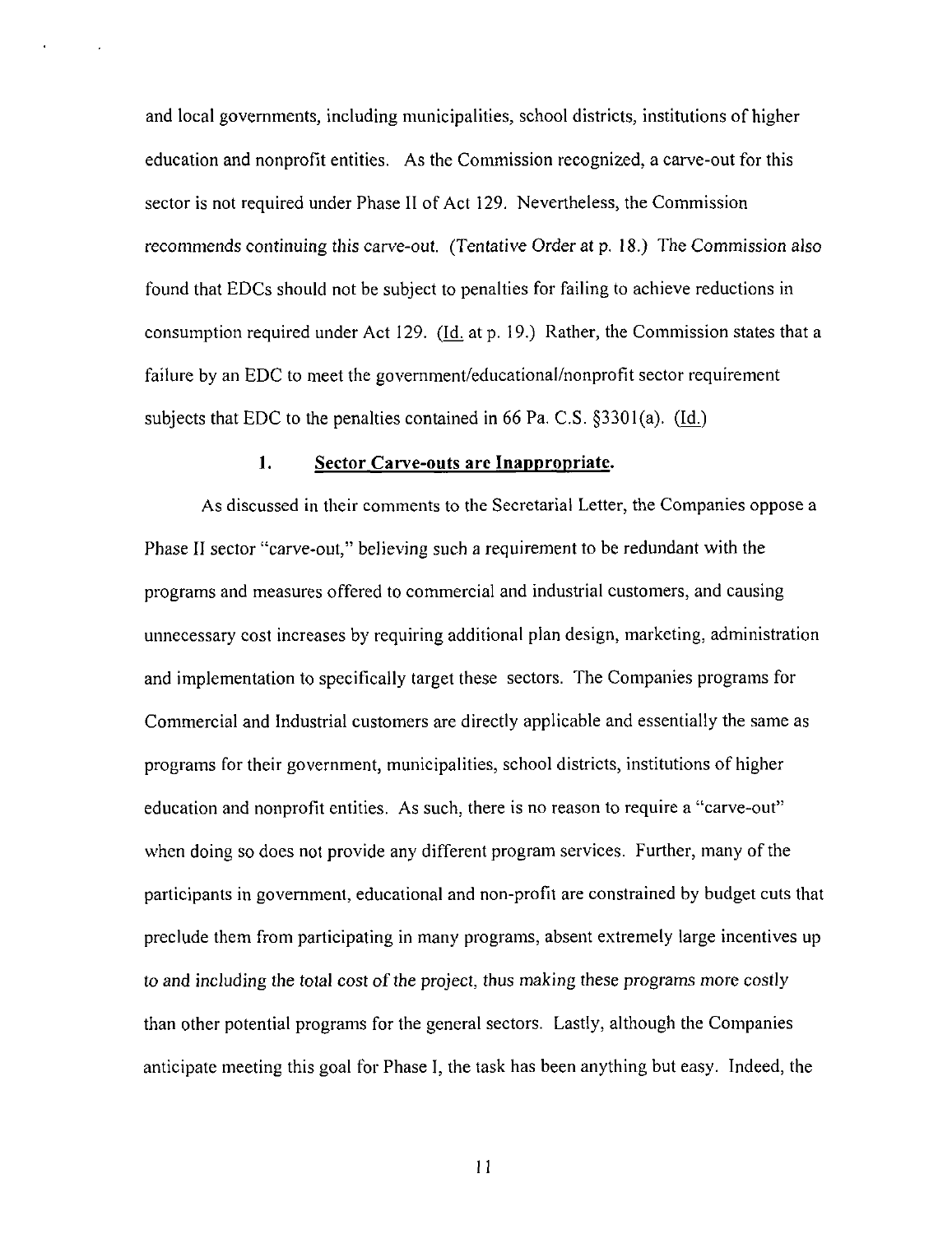Companies' met this goal in part through streetlight programs, which will be less available in Phase II, making this target even more daunting.

#### **2. Penalties for Sector Targets are Inappropriate.**

Furthermore, while the Companies question the Commission's ability to subject EDCs to penalties under 66 Pa. C.S. §3301(a) for failing to meet this government target, it is inequitable to do so. First, the Companies have no control over whether government/educational/nonprofit entities can or will participate in their programs. They have no control over the amount of potential that remains in this sector in their service territory. If there is potential, they have no control over whether these entities can afford to participate in their programs. While the Companies can significantly incentivize these entities to participate, the 2% spending cap limits the extent to which the Companies can do so. Further, as discussed above, the SWE's Potential Report did not factor in this carve-out when establishing Phase II targets.

Because of this lack of control over the government sector potential and participation, it is inequitable for the Commission to impose penalties, should the targets not be attained - especially when Act 129 neither requires a government carve-out nor any associated penalties. Accordingly, the Companies ask the Commission to modify its Tentative Order to exclude this carve-out, eliminate any related penalties, and, instead, create an aspirational goal that requires EDCs to use commercially reasonable efforts to achieve them.

#### **B. Inclusion of On-Bill Financing**

The Commission stated that it does not have enough information at this time to prescribe the implementation of on-bill financing of EE&C measures. As such, the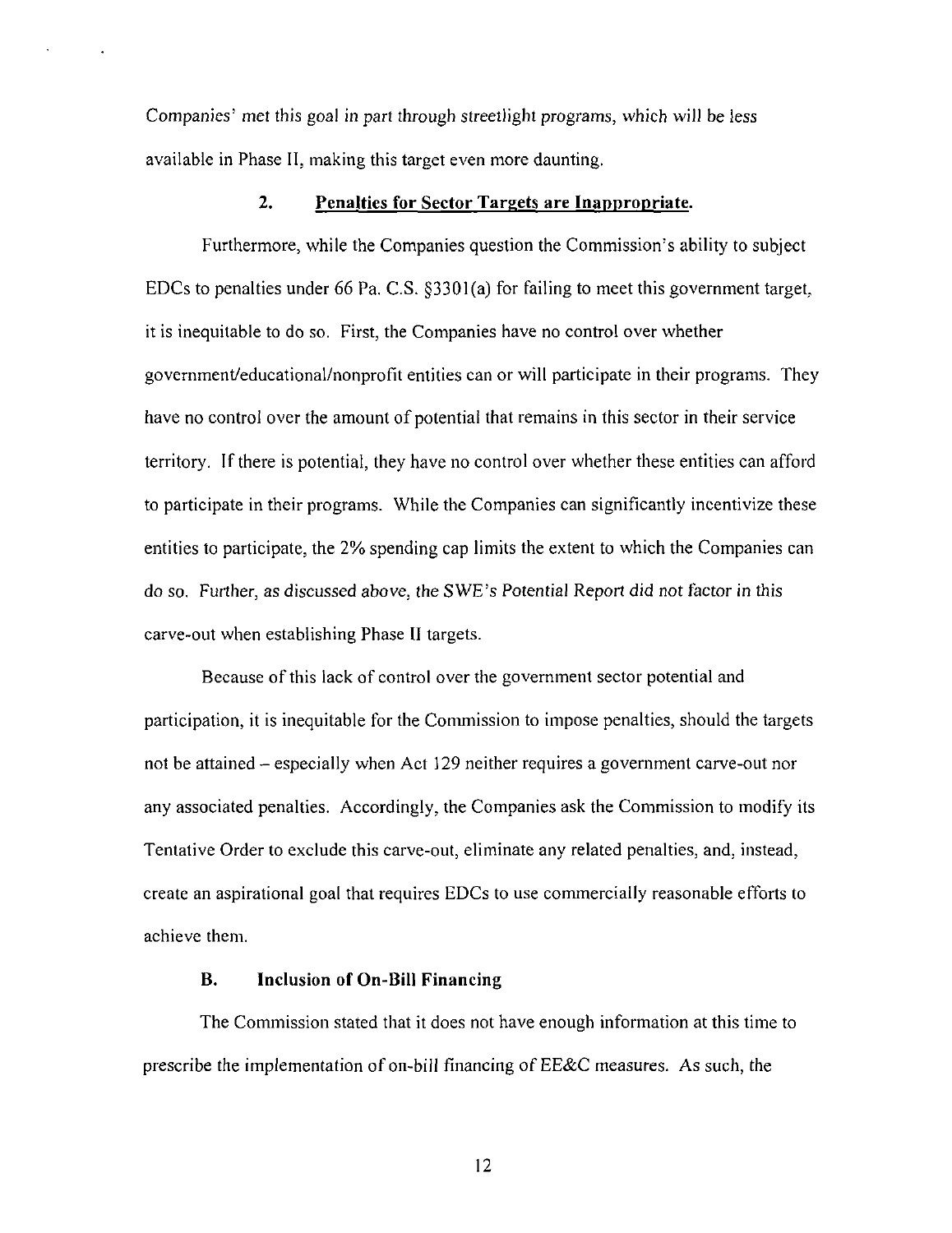Commission suggests a working group. As discussed in their comments to the Secretarial Letter, the Companies do not agree that on-bill financing provided by utilities is an appropriate program. Neither utilities nor ratepayers are appropriate sources of funding, and neither should serve as banks or financial institutions. Trying to use them as such in these circumstances is fraught with legal and practical complications.

**While the Companies do not believe on-bill financing is practical, the Companies believe that any program that offers financing to customers for undertaking EE&C projects should be provided on a uniform basis throughout the Commonwealth and financed through other entities. The Companies look forward to discussing this and other related issues in any working group that is convened.** 

#### **V. LOW-INCOME MEASURES**

#### **A. Prescription of a Low-Income Carve-Out**

Like the govemment/educational/nonprofit carve-out, the Commission proposes to continue the prescription that each EDC's EE&C Plan include specific energy efficiency measures for households at or below 150% of the Federal Poverty Income Guidelines, and "proposes that each EDC's Phase II EE&C Plan obtain a minimum of four-and-a-half percent (4.5%) of the consumption reduction requirements proposed above in Section A of this order from this sector," even though the Commission recognizes that Phase II does not require such a carve-out. Like the government carve-out, the Commission believes that failing to achieve targets established for the low income carve-out should subject EDCs to penalties under 66 Pa.C.S. §3301(a). (Tentative Order at p. 25.) For all of the reasons related to the government carve-out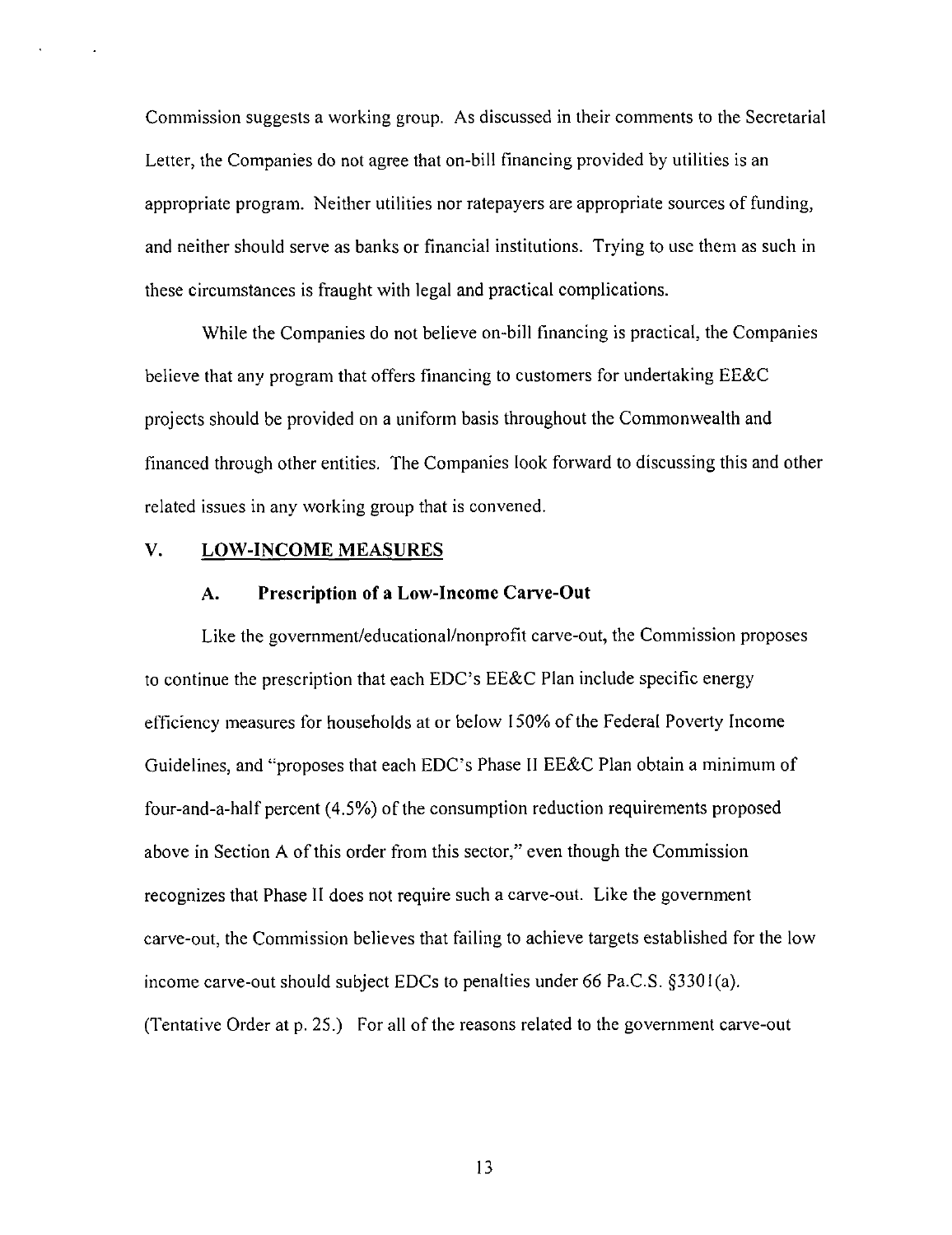discussed above, the Companies similarly believe that no carve-out for low income customers is necessary.

Alternatively, costs to serve these customers are expected to rise. For example, the WARM Plus and LIEEP programs are targeting the highest electric use low income customers. Going forward, the potential for low income savings decreases as these programs are utilized. Additionally, the opportunity for low-cost savings is expected to decrease over time as standards and baselines change, least-cost EE&C programs are implemented and results are obtained, and TRM values decrease. For all of these reasons, the Companies believe that penalties associated with any such requirement are inappropriate.

Absent removal of the proposed penalties, the Companies must oppose the proposed 4.5% target as neither supported in the Act, nor by an evidentiary process relative to its validity for each EDC. Therefore, rather than designate a wholesale 4.5% reduction target, the Companies propose that during the evidentiary hearing in which the Companies' Phase II EE&C Plan is addressed, they be permitted to present evidence to support the estimated target and actual acquisition cost for the low income carve-out sector and modify the low income targets accordingly. As an alternative, the Companies suggest that if the Commission determines that a carve-out be required for Phase [I, that the Commission continues its requirement for the EDCs to make available the number of measures to low income customers as required under Phase I. Moreover, because the SWE Potential Study did not factor in any such carve-out, should one be required, the Commission should adjust overall compliance targets accordingly.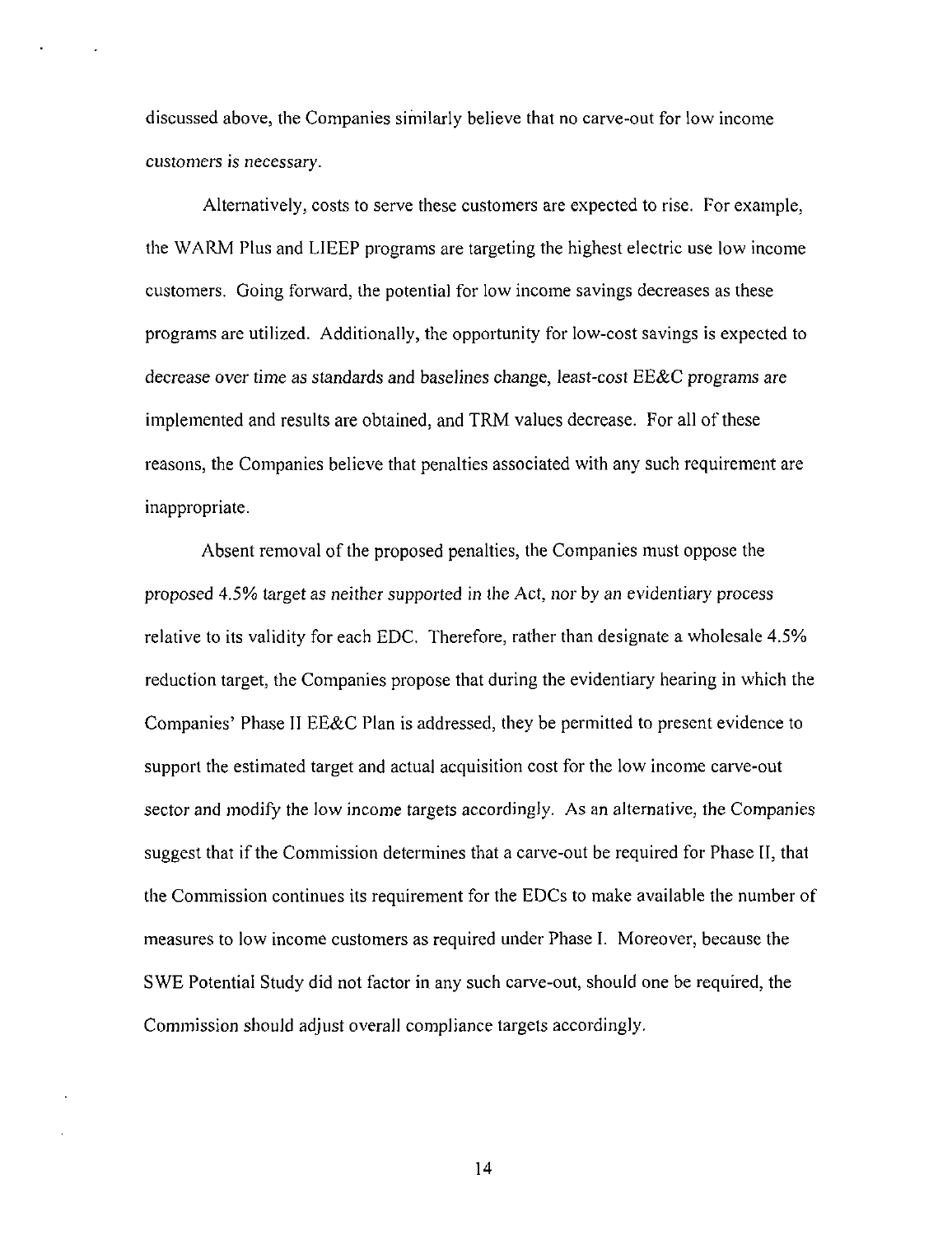## **B. 250% of the Federal Poverty Income Level Guidelines**

The Commission proposes that the EDCs have the flexibility to voluntarily expend the low-income programs to include households up to 250% Federal Poverty Income Guidelines, Commissioner Witmer specifically requested that commentators explain whether these modifications are consistent with the policy goals of Act 129 and in the public interest. The Companies agree with increasing the low-income programs to include households up to 250% Federal Poverty Income Guidelines, given enhanced coordination with other programs in the Commonwealth, needs in that sector, and the potential savings contributions from that group to meet any low-income sector targets. Programs with limits to 250% of Federal Poverty Guidelines expand the pool of eligible customers and enable additional coordination with other State and federal programs. Increasing the poverty level requirement allows Act 129 to serve a group of customers who are not currently eligible for other EDC low-income programs and who, nevertheless, may not have the means to participate in other residential programs. Thus, customers who have difficulty paying their electric bills would be eligible for programs that reduce the overall cost of those bills. Expansion to 250% would also provide more opportunities to coordinate with State weatherization and gas utility programs with comparable poverty guidelines, thus providing additional leverage for a more comprehensive energy savings solution. Pennsylvania law mandates coordination with such programs<sup>2</sup>, and raising the income level eligibility to 250% would facilitate that coordination.

<sup>&</sup>lt;sup>2</sup> 66 Pa.C.S.A. § 2806.1.b.1.i.G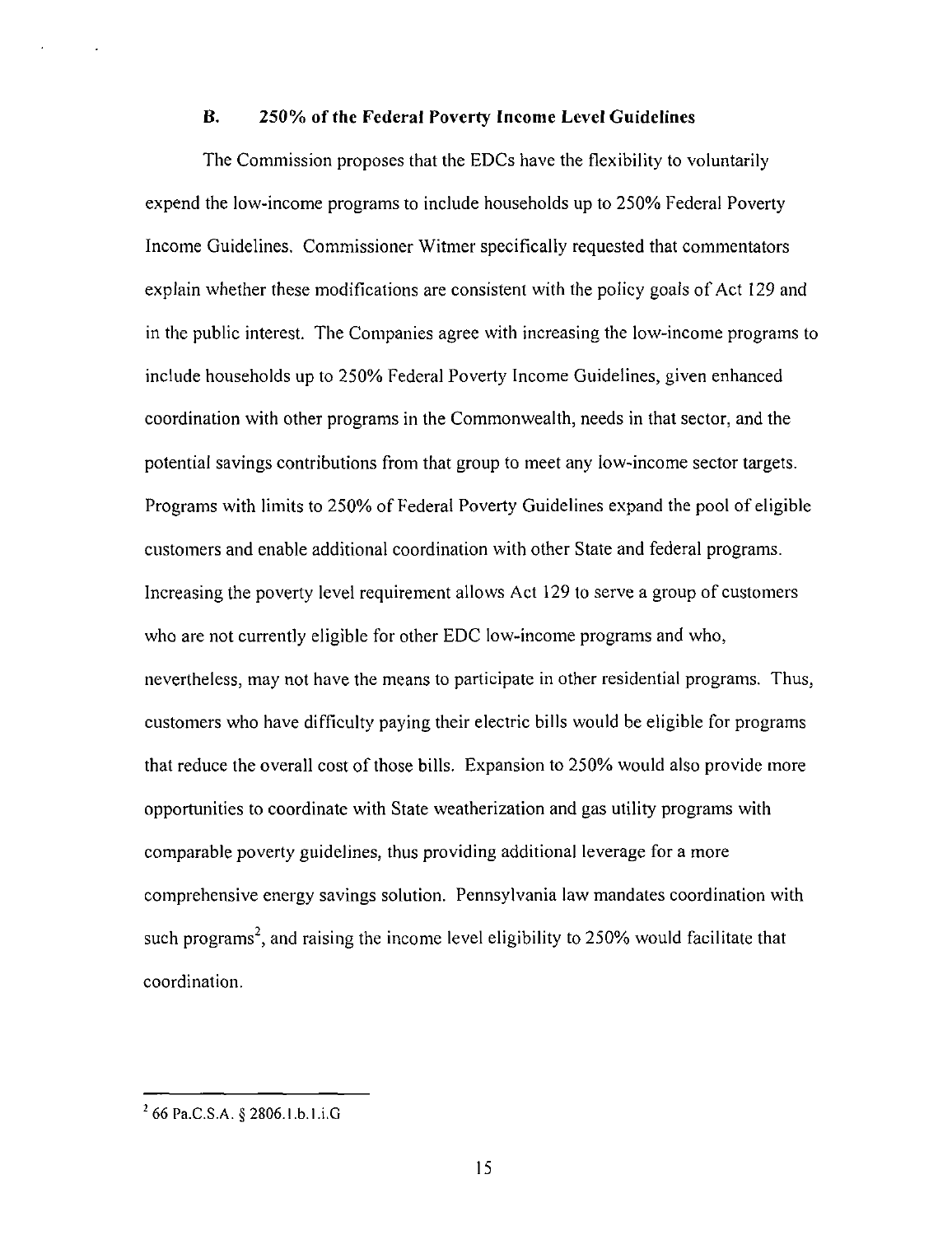## **VI. ACCUMULATED SAVINGS IN EXCESS OF REDUCTION REQUIREMENTS**

The Commission proposes to allow the EDCs to accrue savings beyond their 3% target during Phase I and to use those savings towards any Phase II consumption reduction targets. (Tentative Order at p. 29.) The Companies support this proposal because it allows existing EE&C programs to continue, thus maintaining the momentum gained since implementation - momentum that may be lost should there be a suspension of the program between phases. Moreover, without such a credit, there would be no incentive for an EDC to continue a program, given the prohibition against recovery of lost distribution revenues. 66 Pa. C.S. §2806.1(K)(2). Finally, as has already been discussed, for various reasons, EE&C savings are becoming more difficult to achieve with such achievement coming at a higher cost. By allowing the EDCs to build a credit for use during Phase II, compliance costs would be kept to a minimum.

#### **VII. PLAN APPROVAL PROCESS**

## **A. Additional Phase Two Orders**

The Companies agree with the timeline outlined on page 33 of the Tentative Order, with the exception of the Final Template release date which is currently scheduled for September 24, 2013. While the Companies believe this to be a typographical error and that it should have been September 24, 2012, the Companies request that this be changed to September 4, 2012 to afford the EDCs sufficient time to complete their filings by November 1, 2012. The EDCs need this time to complete the template and perform final plan design, checks and reviews in order to complete the filing by November 1, 2012.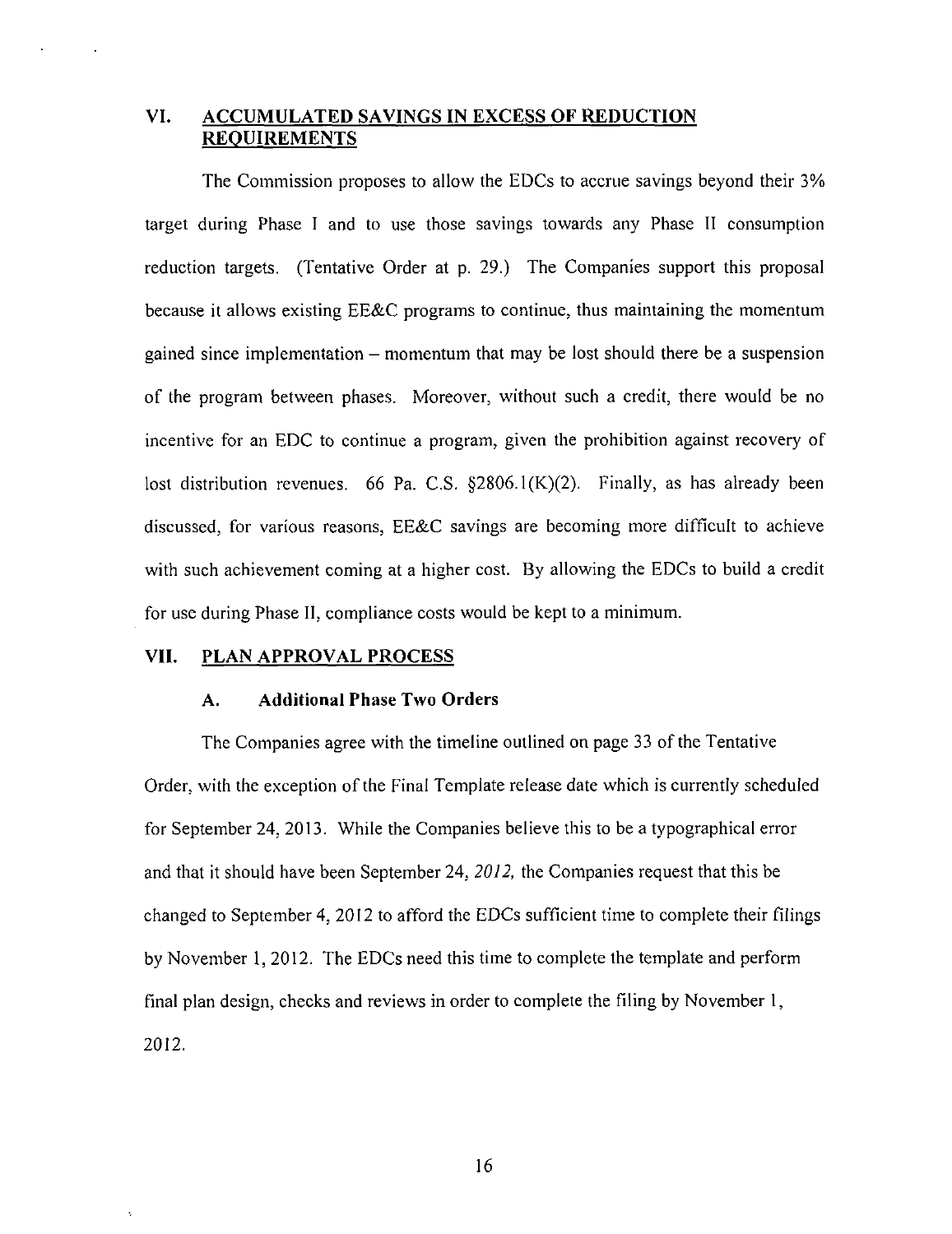## **VIII. PROCESS TO ANALYZE HOW THE PROGRAM AND EACH PLAN WILL ENABLE EDCs TO MEET REDUCTION REQUIREMENTS**

The Commission raises no new issues in this section, instead simply reiterating the SWE's annual consumption recommendations and the Commission's demand response recommendation. Therefore, the Companies incorporate their comments on these topics which have already been addressed above.

## **IX. PROCESS TO MAKE RECOMMENDATIONS FOR ADDITIONAL MEASURES**

The Commission proposes to follow Phase I methods to make recommendations for additional measures giving EDCs three options: (i) EDCs can utilize the annual report filing process; (ii) EDCs can petition the Commission to rescind and amend its prior orders approving the plan; or (iii) EDCs can take advantage of the expedited review process set forth in the June 9, 2011 Secretarial Letter in Docket No. M-2008-2069887. The Companies generally agree with these points with one exception. Having taken advantage of the expedited review process, the Companies believe it to be more efficient than the other two alternatives. However, in a recent Secretarial Letter to the Companies, Staff included a new provision that requires future requests for approval of minor EE&C plan changes through the expedited review process [to] include a total resource cost test analysis for each measure being revised and for [an EDC's] entire EE&C plan portfolio to ensure that the Act 129 mandates are being fulfilled in a cost effective manner." {See e.g. June 14, 2012 Secretarial Letter, Docket No. M-2009-2093218.) Given the nature of the changes contemplated through the expedited review process, the Companies find this to be unduly burdensome, based on comments under development for the TRC Order. The changes submitted through this process involve minor changes with no impact on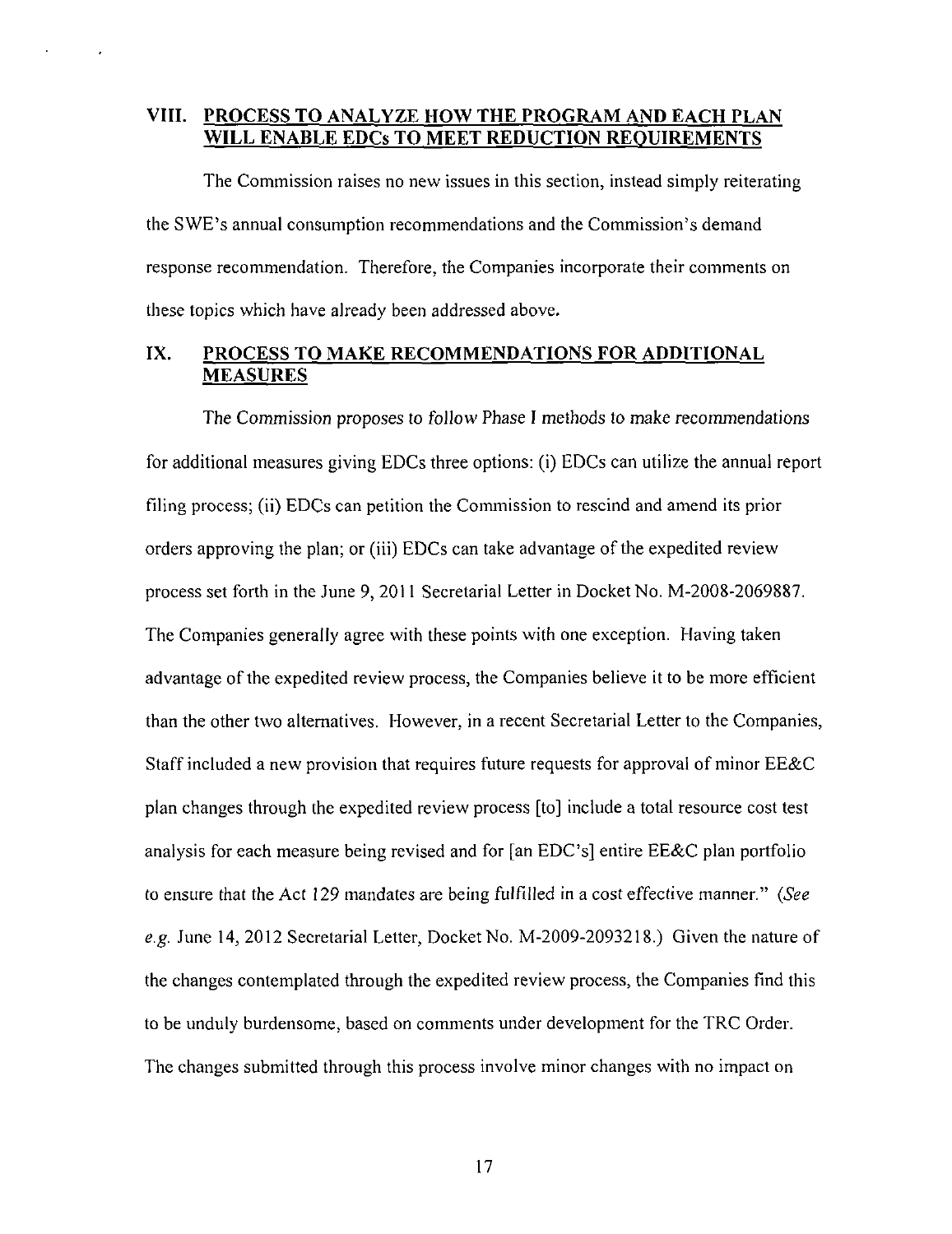customer class budgets. In order to comply with this directive, an EDC would have to remodel their entire plan, which is an expensive and time consuming undertaking. This requirement, in essence, undermines the intent of the expedited review process that was put in place for minor plan changes and requires fundamental plan development activities comparable to those required for submitting a revised plan. Given the shorter time frame contemplated in the Commission's Tentative Order, it is imperative that the EDCs are able to perform minor plan changes in a timely manner. In light of this, the Companies urge the Commission to clarify in the Final Order that no such TRC requirement is necessary for minor plan changes.

## **X. PROCEDURES TO REQUIRE COMPETITIVE BIDDING AND APPROVAL OF CONTRACTS WITH CSPS**

The Commission will not require the EDCs to file CSP RFP procedures or the CSP contract criteria, unless changes are proposed to the RFP procedures or the standard form contracts. (Tentative Order at p. 53.) The Commission, however, will require the EDCs to again competitively bid all CSP contracts for Phase II programs, regardless of whether the EDCs have an existing contract with a CSP to provide services associated with existing measures that will continue in Phase II. (Id.)

The Companies believe that requiring the proposed competitive bid process for all contracts is an unwarranted requirement that will waste money and resources which unnecessarily increases costs. As a preliminary matter, implementing a competitive bid process is time consuming and takes Company resources away from other matters more pertinent to energy efficiency programs. Moreover, incumbent CSPs already have relationships with customers. They have the processes and procedures in place with the Companies. Their employees are already trained. They have the communication and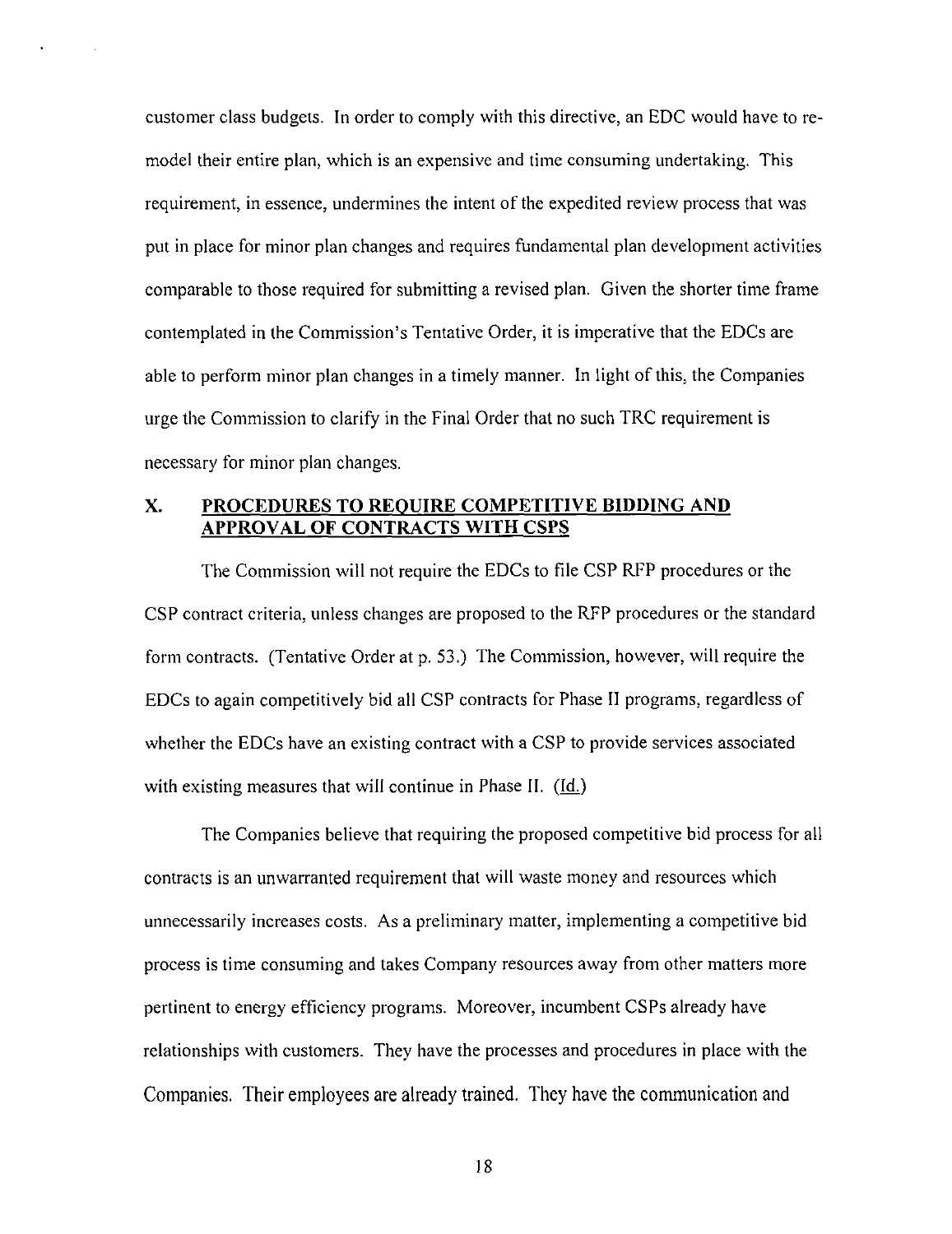reporting systems already in place with most, if not all, of the capital costs of such systems already recovered during the Act 129 Phase I compliance period. Therefore, if the Companies were required to competitively bid for these services again, it stands to reason that the incumbent CSP would be the least cost provider, given that it could avoid these capital, start up and customer acquisition costs. Because of this, as well as the existing relationship with the Companies, the incumbent CSP would more than likely be awarded the contract, thus making the competitive bid process an unnecessary and costly exercise.

Further, any competitive bid process would have to commence no later than January 2013 in order to complete the RFP solicitation, evaluation, selection and ultimate contract negotiation in time to implement by June 1, 2013. Because the Companies Phase II EE&C Plans will not be approved in this time frame, any bids would have to include risk premiums that would not be necessary without such a bid requirement.

Instead of requiring EDCs to re-bid work currently being satisfactorily performed by incumbent CSPs, the Companies recommend that such a bid process only be required if the Companies desire to change CSPs, or the incumbent CSP cannot meet the following criteria:

- The CSP is currently providing program services under Phase I that are substantially the same as approved under Phase II;
- The CSP achieved or exceeded the goals or services stated in the negotiated contract and subsequent amendments;
- The CSP performed the services at or under the contract budget and subsequent amendments;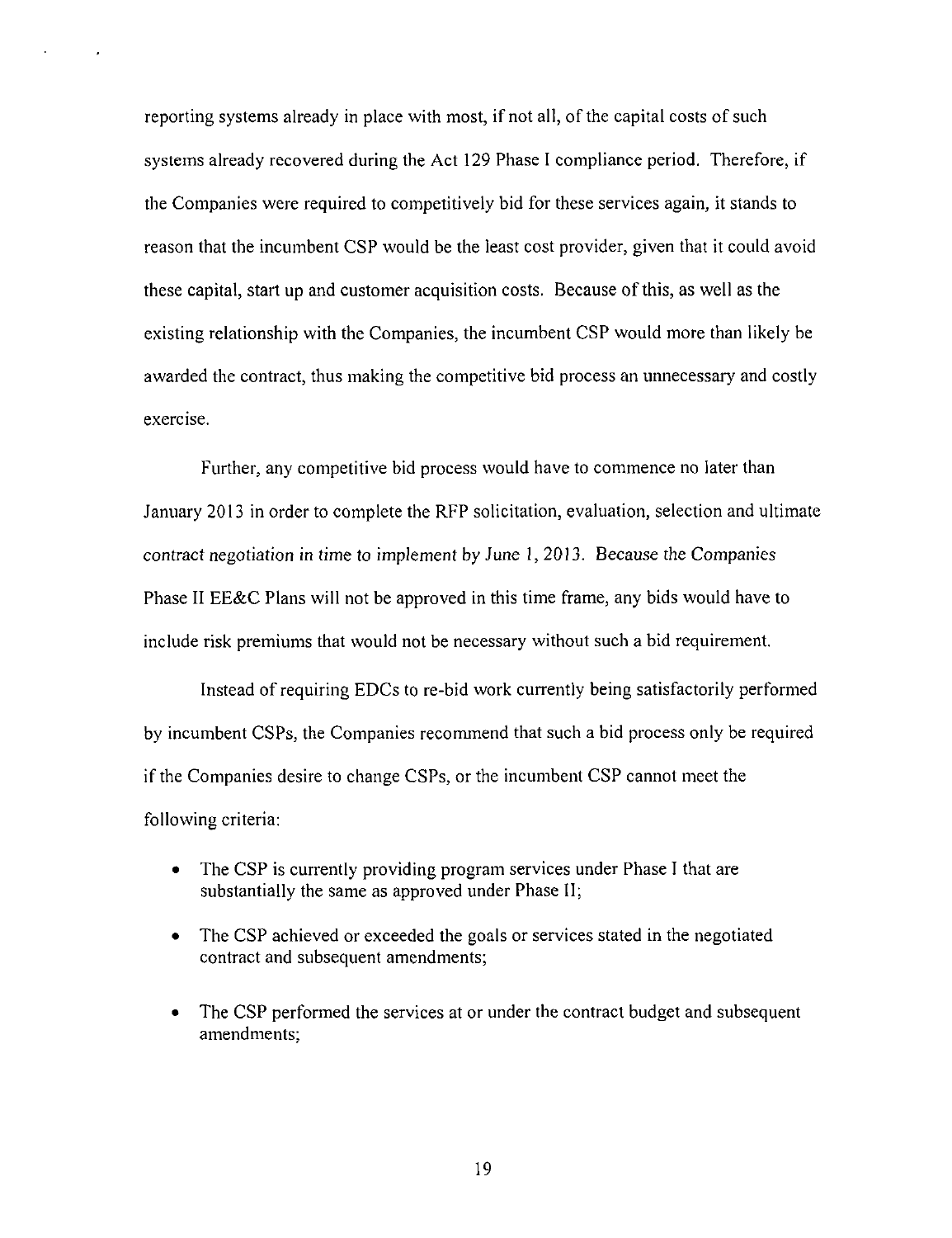- The EDC attests it has reviewed and adjusted the pricing structure for Phase II programs and assures the structure is appropriate and at least as competitive as Phase I contracts;
- No legitimate customer complaints are on record with the Commission or the EDC; and,
- All quality of service issues have been promptly addressed by sustainable remedies in the spirit of continuous improvement.

The Companies believe that these prerequisites, when coupled with the 2% spending cap, will provide customers adequate protection from overspending for goods and services related to the implementation of the Companies' Phase II EE&C Plan.

## **XI. EDC COST RECOVERY - BIDDING ENERGY EFFICIENCY RESOURCES INTO THE PJM CAPACITY MARKET.**

The Commission proposes that, when prudent, the EDCs bid those energy efficiency resources meeting PJM criteria and requirements into the appropriate PJM capacity market auctions, provided they have the right to bid those resources under PJM rules. (Tentative Order at p. 65.) Revenue received from the bidding of those resources and measurements should be returned to ratepayer. (Id.) To avoid ambiguity with Commission expectations and minimize risks of penalties for failing to bid energy efficiency resources into PJM, the Companies respectfully ask the Commission to provide specific guidelines or parameters to be followed when bidding these resources into the PJM capacity auctions. One such example could be for EDCs to be encouraged to bid those energy resources that are actually installed at the time of the auction, with the intent to bid additional resources as they become available into subsequent interim auctions.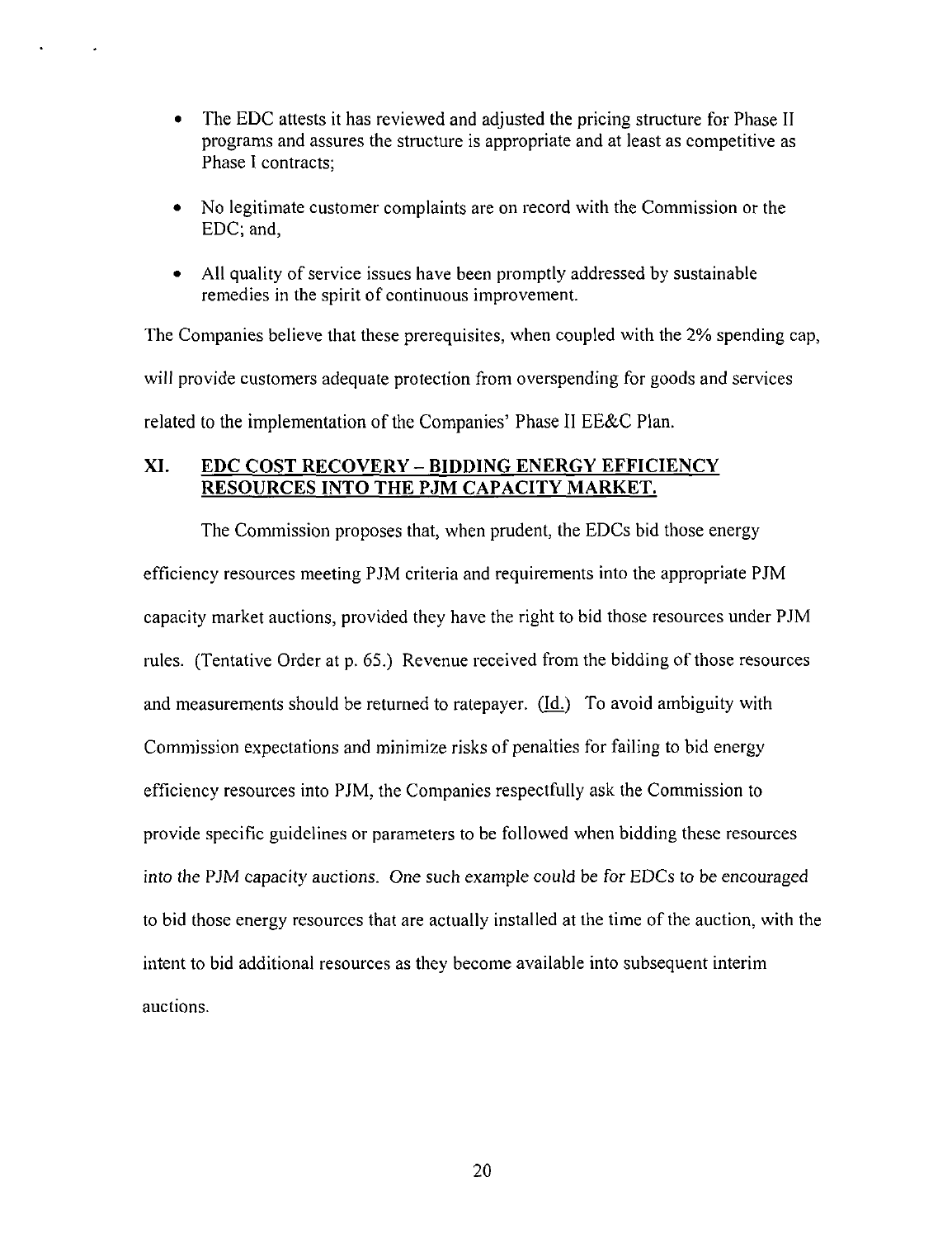Alternatively, the Companies could be directed to bid future resources. However, because participation in PJM's Base Residual Auction requires commitments three to four years into the future, which will likely extend beyond the period approved in an EE&C Plan, there is risk of not having the resources when required to deliver them, thus subjecting the Companies to penalties. Because of the pass through to customers of revenues received from the auctions, there is no financial upside for the Companies to assume such risks. Therefore, if the Commission develops guidelines that require EDCs to speculate on the availability of future energy credits being available for PJM auctions, the Commission also must make it clear that the EDCs will be permitted to recover the cost of any penalties if incurred while following such a directive.

#### XII. CONCLUSION

The Companies again thank the Commission for the opportunity to provide comments on the Commission's recommendations related to the future of Act 129 in the Commonwealth.

Respectfully submitted,

 $\approx$  Koly

Kathy J. Koliki Attorney No. 92203 FirstEnergy Service Company 76 S. Main Street Akron, OH 44308 Phone: (330) 384-4580 Fax: (330) 384-3875 Email: kjkolich@firstenergycorp.com

Counsel for: Metropolitan Edison Company, Pennsylvania Electric Company, Pennsylvania Power Company and West Penn Power Company

Dated: June 25, 2012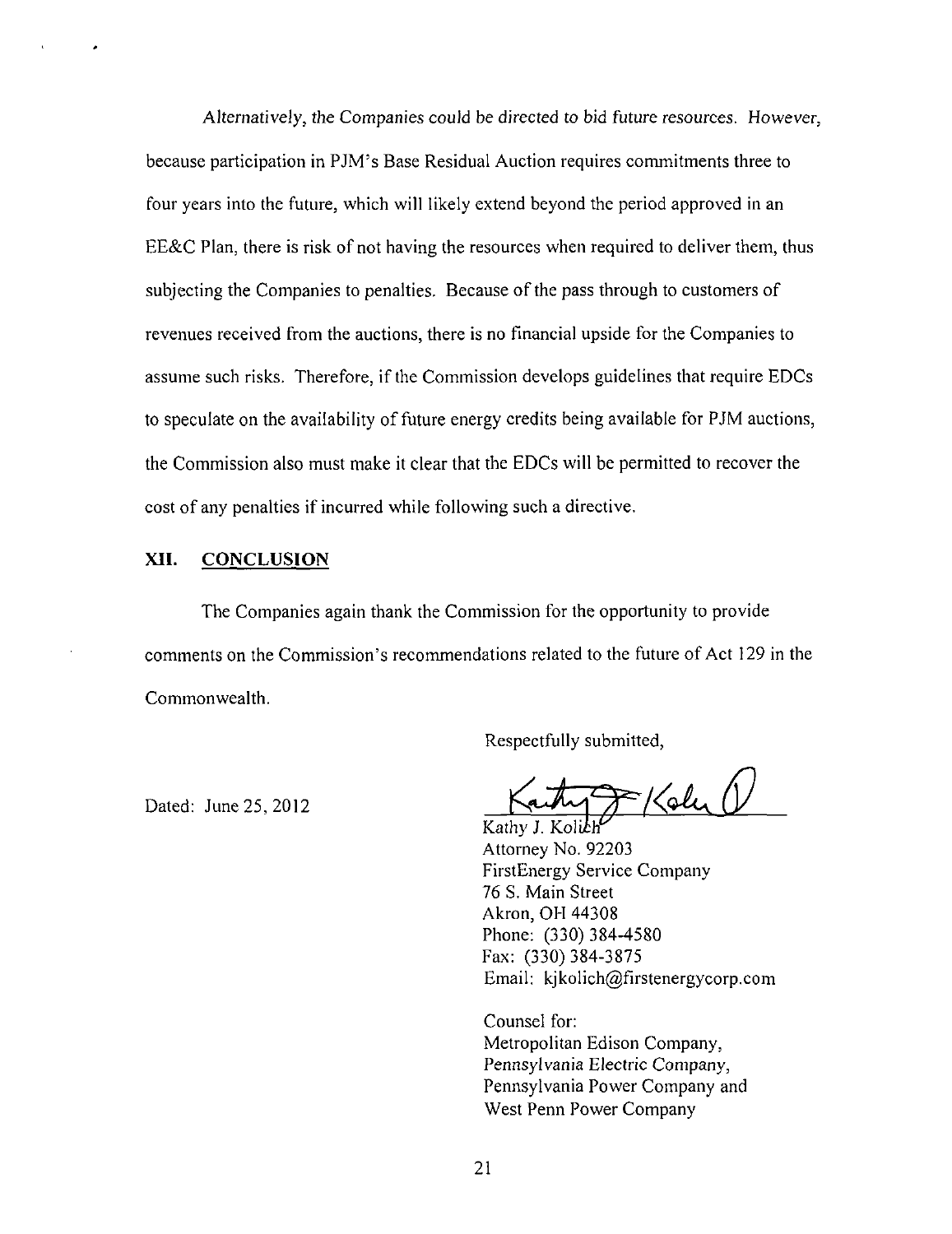## **BEFORE THE PENNSYLVANIA PUBLIC UTILITY COMMISSION**

 $\ddot{\phantom{a}}$  $\ddot{\phantom{a}}$ 

 $\ddot{\cdot}$ 

Act 129 Energy Efficiency and Conservation Program Phase Two : Docket No: M-2012-2289411

## **CERTIFICATE OF SERVICE**

I hereby certify that I have this day served a true and correct copy ofthe foregoing document upon the individuals listed below, in accordance with the requirements of 52 Pa. Code § 1.54 (relating to service by a participant).

Service by overnight Federal Express, as follows:

Rosemary Chiavatta, Secretary Pennsylvania Public Utility Commission Commonwealth Keystone Building 400 North Street, 2<sup>nd</sup> Floor Harrisburg, PA 17120

## **RECEIVED**

JUN 2 5 2012

Service by electronic mail, as follows:

PA PUBLIC UTILITY COMMISSION SECRETARY'S BUREAU

Megan Good Bureau of Technical Utility Services megagood@state.pa.us

Dated: June 25, 2012

 $\bigstar$  Kolub

Kathy J. Kolich Attorney No.  $92203$ FirstEnergy Service Company 76 S. Main Street Akron, OH 44308 Phone: (330) 384-4580 Fax: (330) 384-3875 Email: kjkolich@firstenergycorp.com